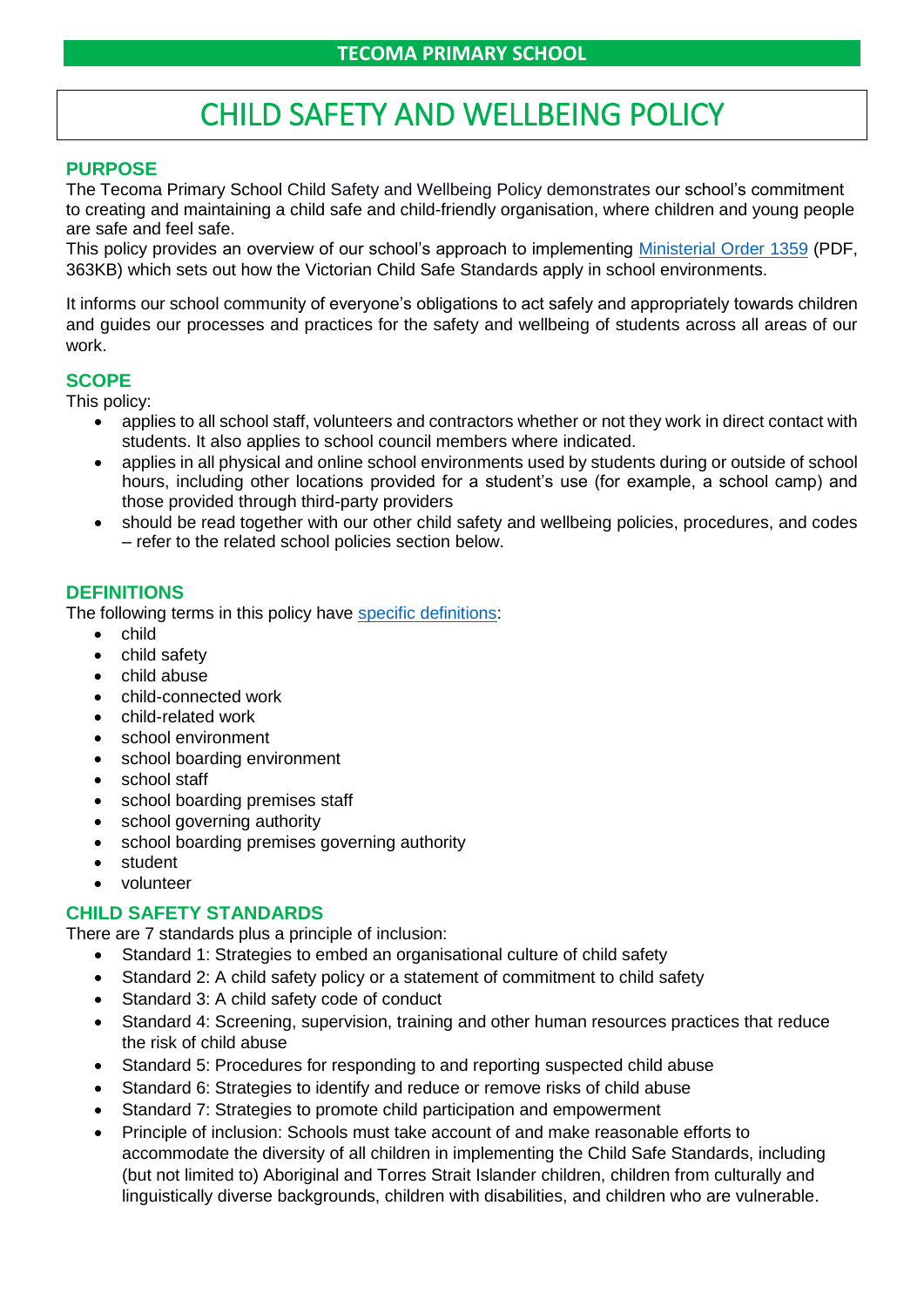# **STATEMENT OF COMMITMENT TO CHILD SAFETY**

Tecoma Primary School is a child safe organisation which welcomes all children, young people and their families.

We are committed to providing environments where our students are safe and feel safe, where their participation is valued, their views respected, and their voices are heard about decisions that affect their lives. Our child safe policies, strategies and practices are inclusive of the needs of all children and students.

We have no tolerance for child abuse and take proactive steps to identify and manage any risks of harm to students in our school environments.

We promote positive relationships between students and adults and between students and their peers. These relationships are based on trust and respect.

We take proactive steps to identify and manage any risk of harm to students in our school environment. When child safety concerns are raised or identified, we treat these seriously and respond promptly and thoroughly.

Particular attention is given to the child safety needs of Aboriginal students, those from culturally and linguistically diverse backgrounds, international students, students with disabilities, those unable to live at home, children and young people who identify as lesbian, gay, bisexual, trans and gender diverse, intersex and queer (LGBTIQ+) and other students experiencing risk or vulnerability. Inappropriate or harmful behaviour targeting students based on these or other characteristics, such as racism or homophobia, are not tolerated at our school, and any instances identified will be addressed with appropriate consequences. Child safety is a shared responsibility. Every person involved in our school has an important role in promoting child safety and wellbeing and promptly raising any issues or concerns about a child's safety.

We are committed to regularly reviewing our child safe practices, and seeking input from our students, families, staff, and volunteers to inform our ongoing strategies.

# **ROLES AND RESPONSIBILITIES**

# **School leadership team**

Our school leadership team (comprising the Principal, Assistant Principal and members of the School Improvement Team - SIT) is responsible for ensuring that a strong child safe culture is created and maintained, and that policies and practices are effectively developed and implemented in accordance with Ministerial Order 1359.

Our Principal and Assistant Principal will:

- ensure effective child safety and wellbeing governance, policies, procedures, codes and practices are in place and followed
- model a child safe culture that facilitates the active participation of students, families and staff in promoting and improving child safety, cultural safety and wellbeing
- enable inclusive practices where the diverse needs of all students are considered
- reinforce high standards of respectful behaviour between students and adults, and between students
- promote regular open discussion on child safety issues within the school community including at leadership team meetings, staff meetings and school council meetings
- facilitate regular professional learning for staff and volunteers (where appropriate) to build deeper understandings of child safety, cultural safety, student wellbeing and prevention of responding to abuse
- create an environment where child safety complaints and concerns are readily raised, and no one is discouraged from reporting an allegation of child abuse to relevant authorities.

# **School staff and volunteers**

All staff and volunteers will:

- participate in child safety and wellbeing induction and training provided by the school or the Department of Education and Training, and always follow the school's child safety and wellbeing policies and procedures
- will need to have read the Child Safety Policy (this policy) and have read and signed and act in accordance with our school's Child Safety Code of Conduct (Appendix 1)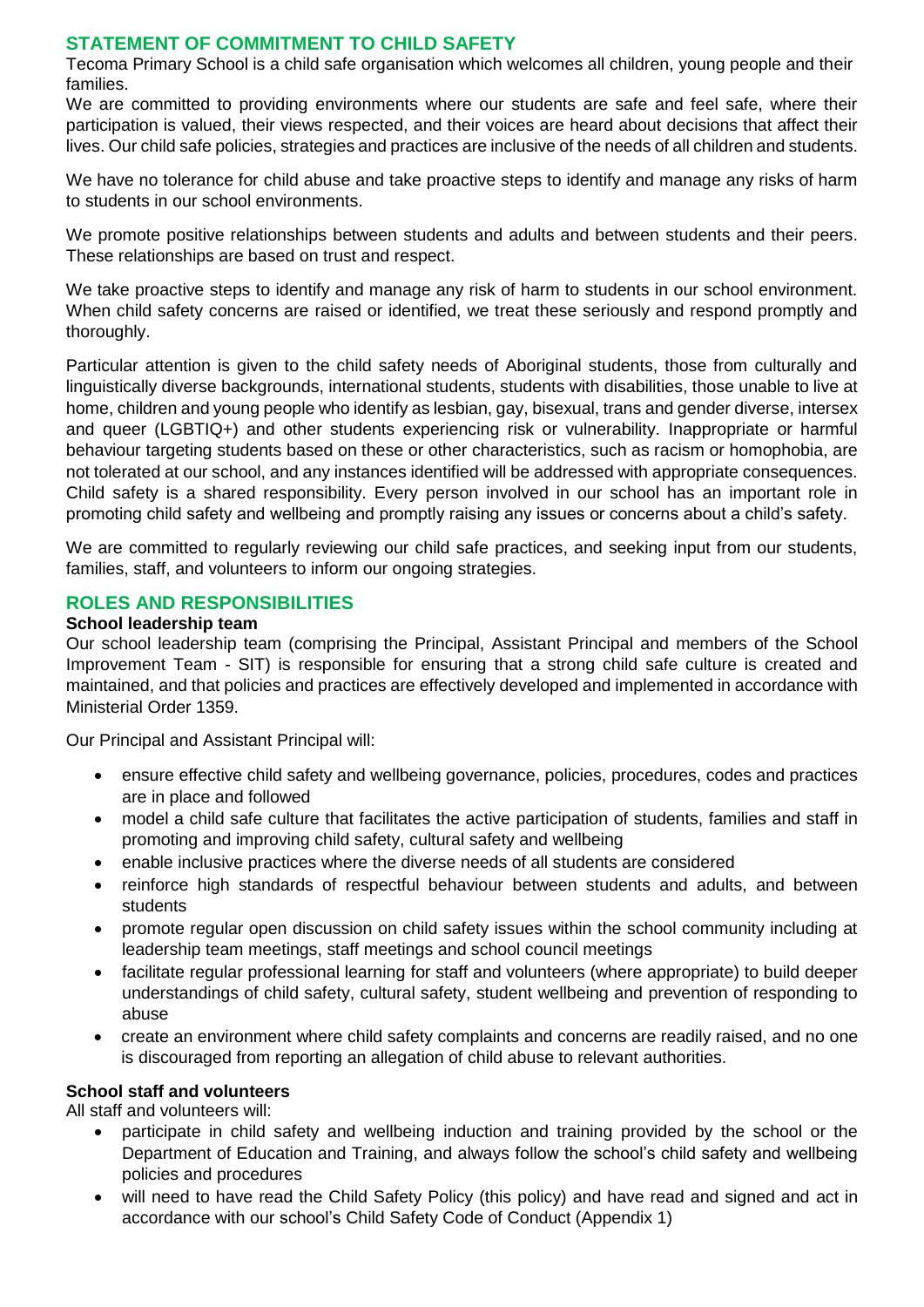- identify and raise concerns about child safety issues in accordance with our [Child Safety](Child%20Safety%20Responding%20and%20Reporting%20Obligations%20Policy%20and%20Procedures.pdf)  [Responding and Reporting Obligations Policy and Procedures,](Child%20Safety%20Responding%20and%20Reporting%20Obligations%20Policy%20and%20Procedures.pdf) including following the [Four Critical](https://www.education.vic.gov.au/school/teachers/health/childprotection/Pages/report.aspx)  [Actions for Schools](https://www.education.vic.gov.au/school/teachers/health/childprotection/Pages/report.aspx)
- ensure students' views are taken seriously and their voices are heard about decisions that affect their lives
- implement inclusive practices that respond to the diverse needs of students.

# **School Council**

In performing the functions and powers given to them under the *Education and Training Reform Act 2006*, school council members will:

- champion and promote a child safe culture with the broader school community
- ensure that child safety is a regular agenda item at school council meetings
- undertake annual training on child safety by using the Child Safe Standards School Council Training slide presentation available on [PROTECT.](https://www.education.vic.gov.au/Documents/about/programs/health/protect/school-council-training.pptx)
- approve updates to, and act in accordance with the Child Safety Code of Conduct to the extent that it applies to school council employees and members
- At our school, school council employment duties are delegated to the principal who is bound by this policy. When hiring school council employees, they will ensure that selection, supervision and management practices are child safe.

# **Specific staff child safety responsibilities:**

Tecoma Primary School has nominated the Assistant Principal/Welfare Coordinator as child safety champion, to support the Principal to implement our child safety policies and practices, including staff and volunteer training.

The responsibilities of the child safety champion are outlined at [Guidance for child safety champions.](https://www.vic.gov.au/guidance-child-safety-champions) In addition to these roles, our child safety champion is also responsible for:

• [add any other responsibilities]

Our Principal and child safety champion are the first point of contact for child safety concerns or queries and for coordinating responses to child safety incidents.

- The Assistant Principal is responsible for monitoring the school's compliance with the Child Safety and Wellbeing Policy. Anyone in our school community should approach the Assistant Principal if they have any concerns about the school's compliance with the Child Safety and Wellbeing Policy.
- The Principal is responsible for informing the school community about this policy, and making it publicly available
- Other specific roles and responsibilities are named in other child safety policies and procedures, including the Child Safety Code of Conduct, Child Safety Responding and Reporting Obligations Policy and Procedures, and Child Safety Risk Register.

At every staff meeting and School Council meeting Child Safety is addressed on the agenda and we are able to identify and respond to any ongoing matters related to child safety and wellbeing. The Student Action Team (SAT) provides an opportunity for students to provide input into school strategies.

Our Principal and Assistant Principal monitor the Child Safety Risk Register.

# **CHILD SAFETY CODE OF CONDUCT**

Our Child Safety Code of Conduct sets the boundaries and expectations for appropriate behaviours between adults and students. It also clarifies behaviours that are not acceptable in our physical and online environments.

We ensure that students also know what is acceptable and what is not acceptable so that they can be clear and confident about what to expect from adults in the school.

The Child Safety Code of Conduct (Appendix 1) also includes processes to report inappropriate behaviour.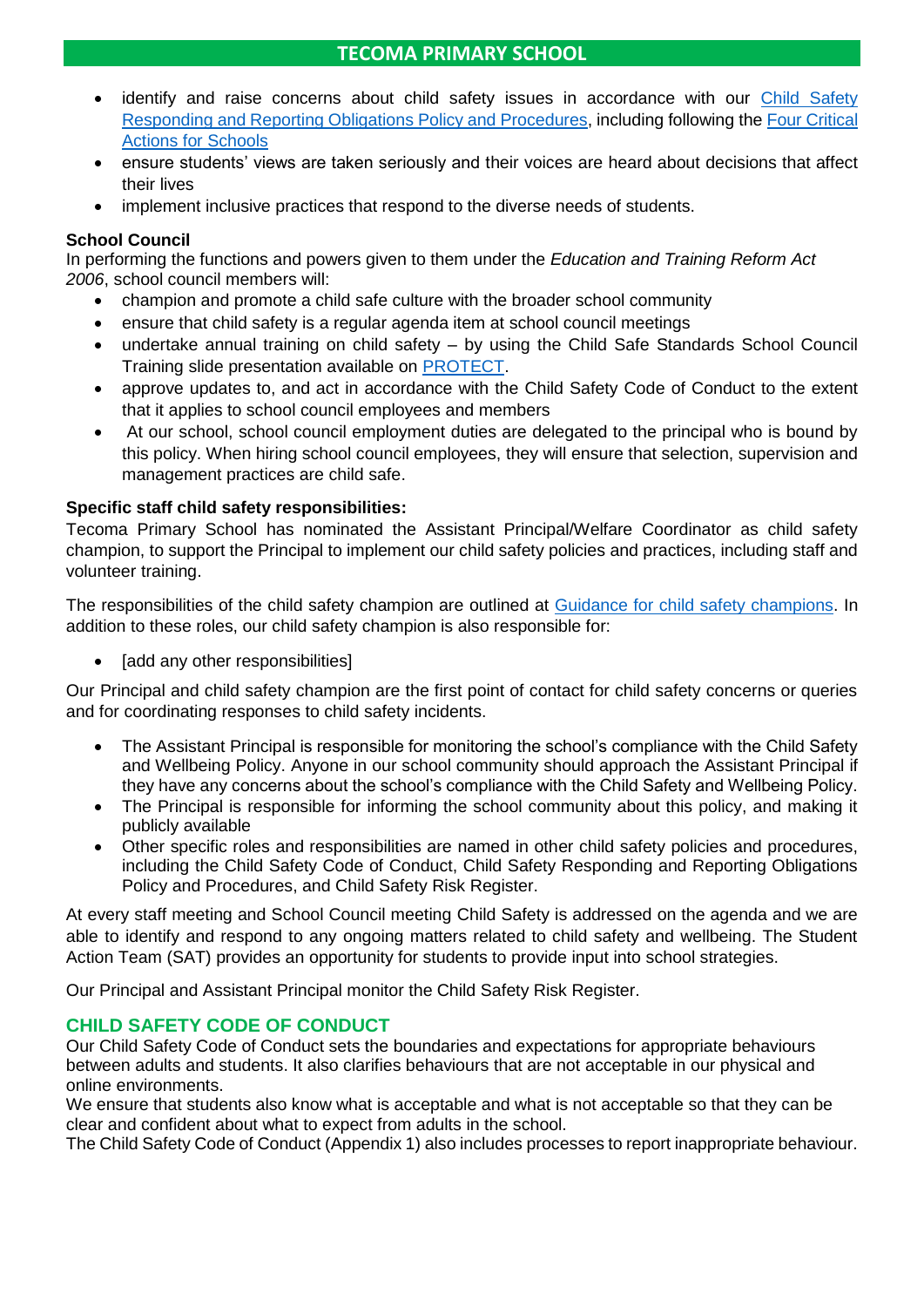# **MANAGING RISKS TO CHILD SAFETY AND WELLBEING**

At our school we identify, assess and manage risks to child safety and wellbeing in our physical and online school environments. These risks are managed through our child safety and wellbeing policies, procedures and practices, and in our activity specific risk registers, such as those we develop for off-site overnight camps, adventure activities and facilities and services we contract through third party providers for student use. Our Child Safety Risk Register is used to record any identified risks related to child abuse alongside actions in place to manage those risks. Our school leadership team will monitor and evaluate the effectiveness of the actions in the Child Safety Risk Register at least annually.

# **ESTABLISHING A CULTURALLY SAFE ENVIRONMENT**

At Tecoma Primary School we are committed to establishing an inclusive and culturally safe school where the strengths of Aboriginal culture, values and practices are respected.

We think about how every student can have a positive experience in a safe environment. For Aboriginal students, we recognise the link between Aboriginal culture, identity and safety and actively create opportunities for Aboriginal students and the Aboriginal community to have a voice and presence in our school planning, policies, and activities.

We have developed a number of strategies to promote cultural safety in our school community. These are outlined in our document, Meeting the Child Safety Standards at Tecoma PS.

# **STUDENT EMPOWERMENT**

To support child safety and wellbeing at Tecoma Primary School, we work to create an inclusive and supportive environment that encourages students and families to contribute to our child safety approach and understand their rights and their responsibilities.

Respectful relationships between students are reinforced and we encourage strong friendships and peer support in the school to ensure a sense of belonging through implementing our whole school approach to Respectful Relationships, our student Code of Conduct, and our school values.

We inform students of their rights through our whole school approach to Respectful Relationships and give them the skills and confidence to recognise unsafe situations with adults or other students and to speak up and act on concerns relating to themselves or their peers. We ensure our students know who to talk to if they are worried or feeling unsafe and we encourage them to share concerns with a trusted adult at any time. Students and families can also access information on how to report concerns at by approaching the Principal or Assistant Principal/Wellbeing Coordinator for further support, guidance or information.

When the school is gathering information in relation to a complaint about alleged misconduct or abuse of a child, we will listen to the complainant's account and take them seriously, check our understanding of the complaint, support the student and keep them (and their parents and carers, as appropriate) informed about progress.

We have developed a number of strategies to promote cultural safety in our school community. These are outlined in our document, Meeting the Child Safety Standards at Tecoma PS.

# **FAMILY ENGAGEMENT**

Our families and the school community have an important role in monitoring and promoting children's safety and wellbeing and helping children to raise any concerns.

To support family engagement, at Tecoma Primary School we are committed to providing families and community with accessible information about our school's child safe policies and practices and involving them in our approach to child safety and wellbeing.

We will create opportunities for families to have input into the development and review of our child safety policies and practices and encourage them to raise any concerns and ideas for improvement.

We do this:

- through the school newsletters, other communications, school council, subcommittees of school council, student, staff, and Parent Network Meetings, and Parent/Community forums, etc.
- all of our child safety policies and procedures are available for students and parents on the school website, with hard copies available through the school office
- Newsletters and COMPASS will inform families and the school community about any significant updates to our child safety policies or processes, and strategies or initiatives that we are taking to ensure student safety.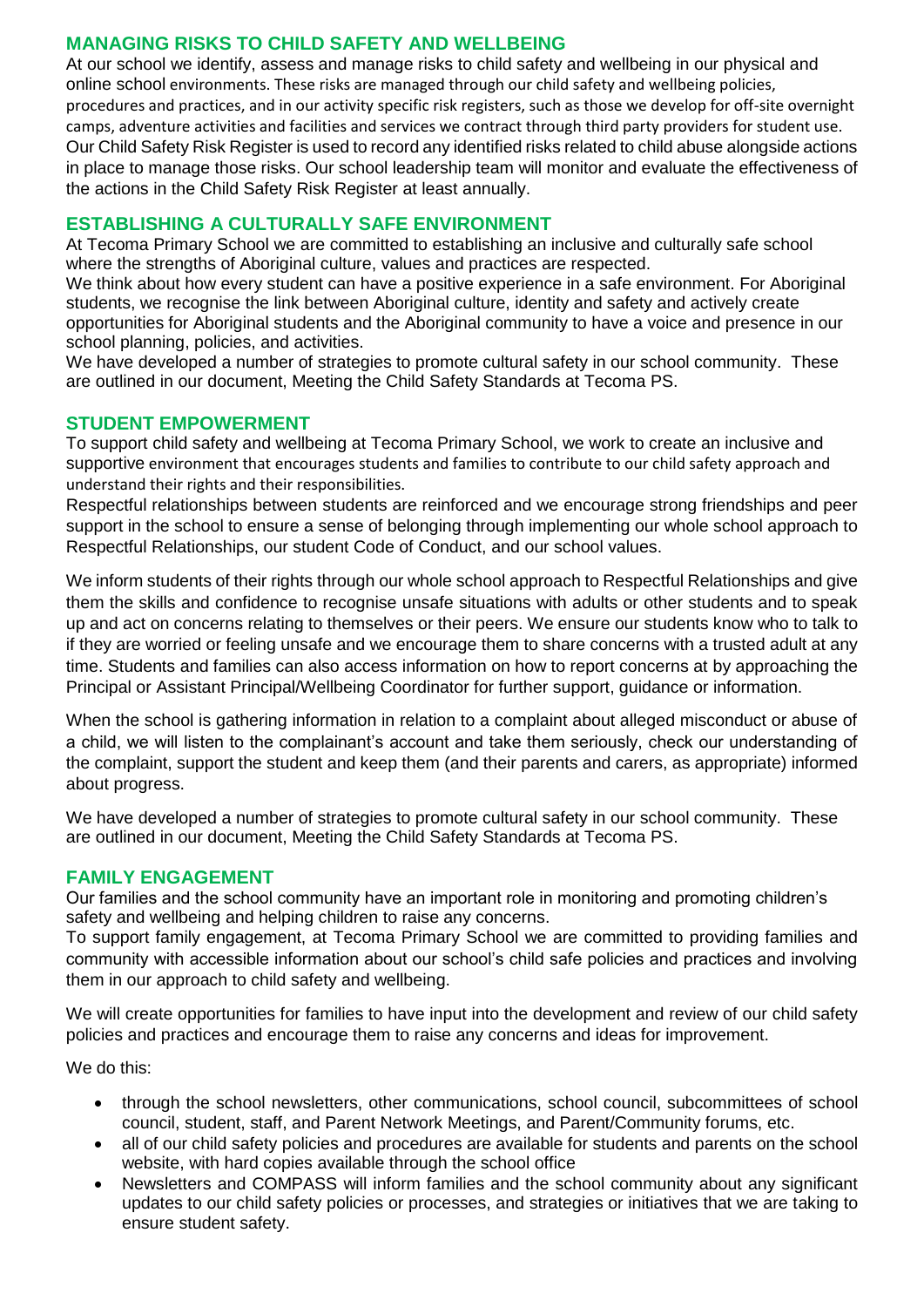• PROTECT Child Safety posters will be displayed across the school

We have developed a number of strategies to promote cultural safety in our school community. These are outlined in our document, Meeting the Child Safety Standards at Tecoma PS.

# **DIVERSITY AND EQUITY**

As a child safe organisation, we celebrate the rich diversity of our students, families and community and promote respectful environments that are free from discrimination. Our focus is on wellbeing and growth for all.

We recognise that every child has unique skills, strengths and experiences to draw on.

We pay particular attention to individuals and groups of children and young people in our community with additional and specific needs. This includes tailoring our child safety strategies and supports to the needs of:

- Aboriginal children and young people
- children from culturally and linguistically diverse backgrounds
- children and young people with disabilities
- children unable to live at home or impacted by family violence
- international students
- children and young people who identify as LGBTIQ+.

Our Student Wellbeing and Engagement Policy provides more information about the measures we have in place to support diversity and equity.

We have developed a number of strategies to promote cultural safety in our school community. These are outlined in our document, Meeting the Child Safety Standards at Tecoma PS.

# **SUITABLE STAFF AND VOLUNTEERS**

At Tecoma Primary School, we apply robust child safe recruitment, induction, training, and supervision practices to ensure that all staff, contractors, and volunteers are suitable to work with children. **Staff recruitment**

When recruiting staff, we follow the Department of Education and Training's recruitment policies and guidelines, available on the Policy and Advisory Library (PAL) at:

- [Recruitment in Schools](https://www2.education.vic.gov.au/pal/recruitment-schools/overview)
- **[Suitability for Employment Checks](https://www2.education.vic.gov.au/pal/suitability-employment-checks/overview)**
- [School Council Employment](https://www2.education.vic.gov.au/pal/school-council-employment/overview)
- Contractor [OHS Management.](https://www2.education.vic.gov.au/pal/contractor-ohs-management/policy)

When engaging staff to perform child-related work, we:

- sight, verify and record the person's Working with Children clearance or equivalent background check such as a Victorian teaching registration (VIT)
- collect and record:
	- o proof of the person's identity and any professional or other qualifications
	- $\circ$  the person's history of working with children
	- o references that address suitability for the job and working with children.

# **Staff induction**

All newly appointed staff will be expected to participate in our child safety and wellbeing induction program. The program will include a focus on:

- the Child Safety and Wellbeing Policy (this document)
- Tecoma Primary School's Child Safety Code of Conduct (which will need to be read and signed by all staff)
- the Child Safety Responding and Reporting Obligations Policy and Procedures and
- any other child safety and wellbeing information that school leadership considers appropriate to the nature of the role.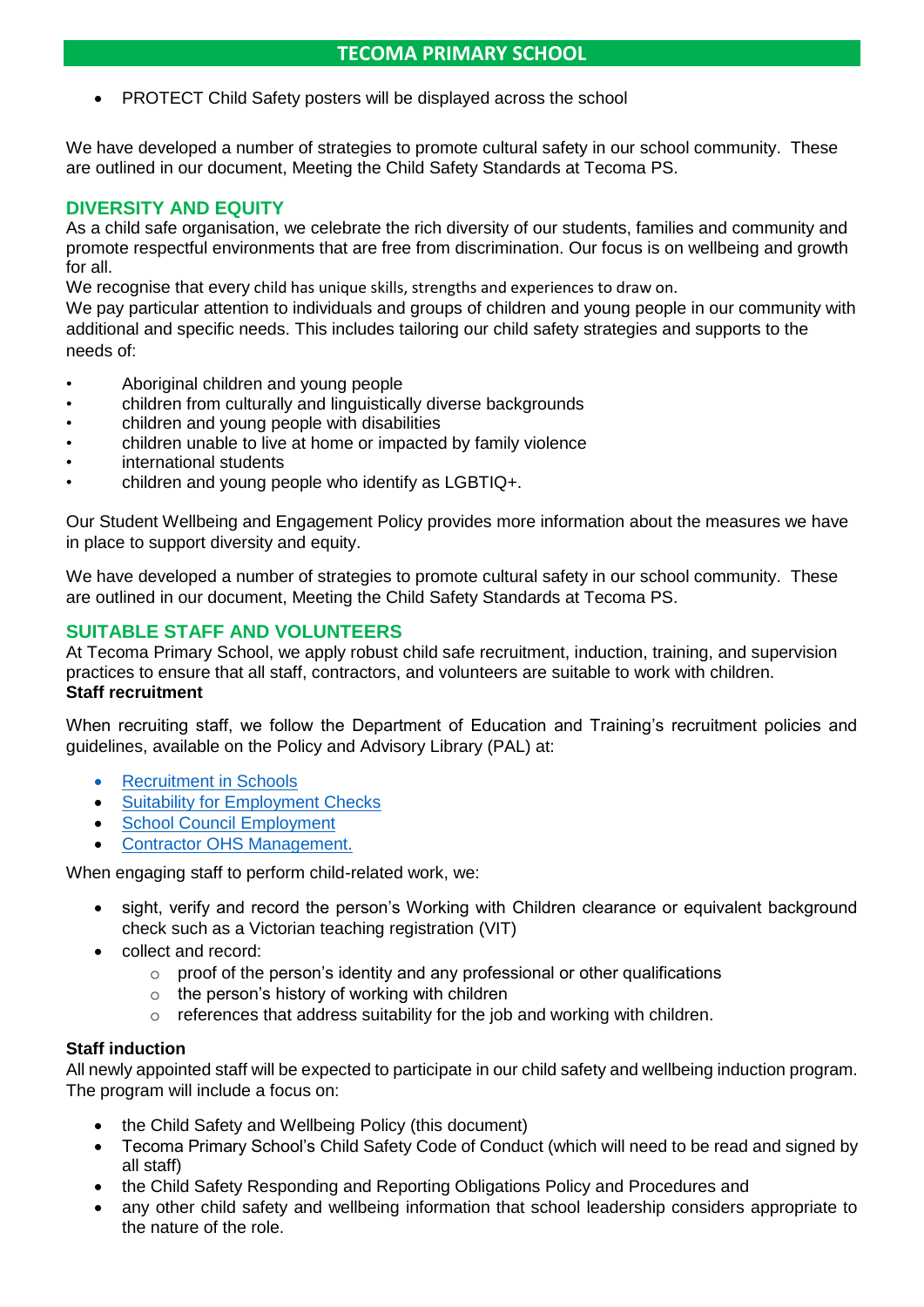• All staff will need to annually complete the Protecting Children – Mandatory Reporting and other Obligations online learning

# **Ongoing supervision and management of staff**

All staff engaged in child-connected work will be supervised appropriately to ensure that their behaviour towards children is safe and appropriate.

Staff will be monitored and assessed to ensure their continuing suitability for child-connected work. This will be done by taking part in annual performance reviews.

Inappropriate behaviour towards children and young people will be managed swiftly and in accordance with our school and department policies and our legal obligations. Child safety and wellbeing will be paramount.

#### **Suitability of volunteers**

All volunteers are required to comply with our [Volunteers Policy](../Volunteers%20Policy.pdf) which describes how we assess the suitability of prospective volunteers and outlines expectations in relation to child safety and wellbeing induction and training, and supervision and management.

# **CHILD SAFETY KNOWLEDGE, SKILLS AND AWARENESS**

Ongoing training and education are essential to ensuring that staff understand their roles and responsibilities and develop their capacity to effectively address child safety and wellbeing matters. In addition to the child safety and wellbeing induction, our staff will participate in a range of training and professional learning to equip them with the skills and knowledge necessary to maintain a child safe environment.

Staff child safety and wellbeing training will be delivered at least annually and will include guidance on:

- our school's child safety and wellbeing policies, procedures, codes, and practices
- completing the Protecting Children [Mandatory Reporting and Other Legal Obligations](http://elearn.com.au/det/protectingchildren/) online module annually
- recognising indicators of child harm including harm caused by other children and students
- responding effectively to issues of child safety and wellbeing and supporting colleagues who disclose harm
- how to build culturally safe environments for children and students
- information sharing and recordkeeping obligations
- how to identify and mitigate child safety and wellbeing risks in the school environment.

Other professional learning and training on child safety and wellbeing, for example, training for our volunteers, will be tailored to specific roles and responsibilities and any identified or emerging needs or issues.

# **School council training and education**

To ensure our school council is equipped with the knowledge required to make decisions in the best interests of student safety and wellbeing, and to identify and mitigate child safety and wellbeing risks in our school environment, the council is trained at least annually. Training includes guidance on:

- individual and collective obligations and responsibilities for implementing the Child Safe Standards and managing the risk of child abuse
- child safety and wellbeing risks in our school environment
- Tecoma Primary School child safety and wellbeing policies, procedures, codes and practices.

# **COMPLAINTS AND REPORTING PROCESSES**

Tecoma Primary School fosters a culture that encourages staff, volunteers, students, parents, and the school community to raise concerns and complaints. This makes it more difficult for breaches of the code of conduct, misconduct or abuse to occur and remain hidden.

We have clear pathways for raising complaints and concerns and responding and this is documented in our school's [Raising Concerns and Complaints Policy](../Raising%20Concerns%20and%20Complaints%20Policy/Raising%20Concerns%20or%20Complaints%20Policy.pdf)

If there is an incident, disclosure, allegation or suspicion of child abuse, all staff and volunteers (including school council employees) must follow our Child Safety Responding and Reporting Obligations Policy and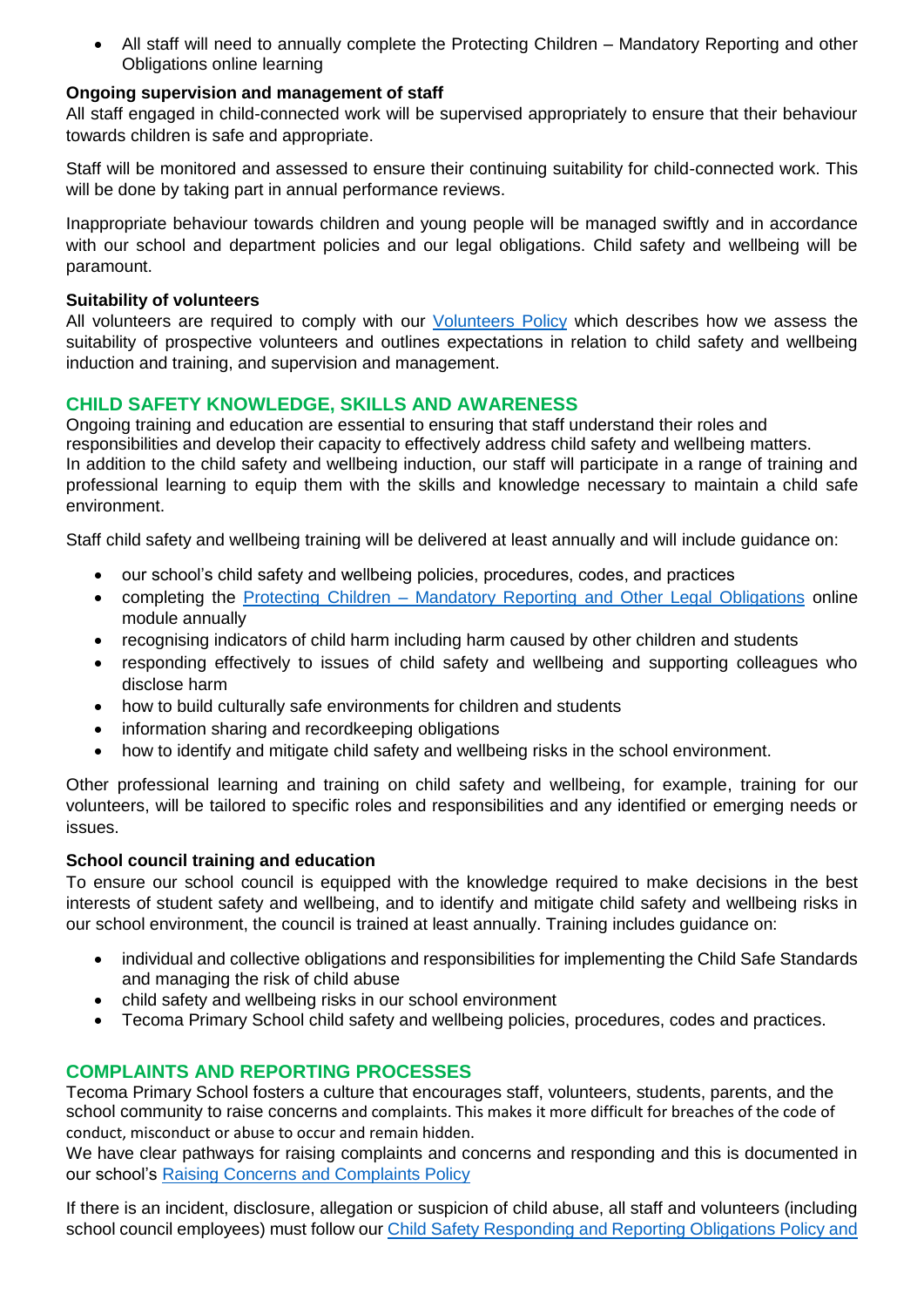[Procedures.](Child%20Safety%20Responding%20and%20Reporting%20Obligations%20Policy%20and%20Procedures.pdf) Our policy and procedures address complaints and concerns of child abuse made by or in relation to a child or student, school staff, volunteers, contractors, service providers, visitors or any other person while connected to the school.

As soon as any immediate health and safety concerns are addressed, and relevant school staff have been informed, we will ensure our school follows:

- the [Four Critical Actions](https://www.education.vic.gov.au/Documents/about/programs/health/protect/FourCriticalActions_ChildAbuse.pdf) for complaints and concerns relating to adult behaviour towards a child
- the [Four Critical Actions: Student Sexual Offending](https://www.education.vic.gov.au/school/teachers/health/childprotection/Pages/stusexual.aspx) for complaints and concerns relating to student sexual offending

Our [Student Wellbeing and Engagement Policy](../Student%20Wellbeing%20and%20Engagement%20Policy.pdf) and [Bulling Prevention Policy](../Bullying%20Prevention%20Policy.pdf) cover complaints and concerns relating to student physical violence or other harmful behaviours.

# **COMMUNICATIONS**

Tecoma Primary School is committed to communicating our child safety strategies to the school community through:

- ensuring that key child safety and wellbeing policies are available on our website including the Child Safety and Wellbeing Policy (this document), Child Safety Code of Conduct, and the Child Safety Responding and Reporting Obligations Policy and Procedure
- displaying PROTECT posters around the school
- updates in our school newsletter and on the School website
- ensuring that child safety is a regular agenda item at school leadership meetings, staff meetings and school council meetings.

# **PRIVACY AND INFORMATION SHARING**

Tecoma Primary School collects, uses and discloses information about children and their families in accordance with Victorian privacy laws, and other relevant laws. For information on how our school collects, uses and discloses information refer to: [Schools' Privacy Policy.](https://www.education.vic.gov.au/Pages/schoolsprivacypolicy.aspx)

# **RECORD MANAGEMENT**

We acknowledge that good records management practices are a critical element of child safety and wellbeing and manage our records in accordance with the Department of Education and Training's policy: [Records Management –](https://www2.education.vic.gov.au/pal/records-management/policy) School Records

# **REVIEW OF CHILD SAFETY PRACTICES**

At Tecoma Primary School we have established processes for the review and ongoing improvement of our child safe policies, procedures, and practices.

We will:

- review and improve our policy every 2 years or after any significant child safety incident
- analyse any complaints, concerns, and safety incidents to improve policy and practice
- act with transparency and share pertinent learnings and review outcomes with school staff and our school community.

# **RELATED POLICIES AND PROCEDURES**

This Child Safety and Wellbeing Policy is to be read in conjunction with other related school policies, procedures, and codes. These include our:

- Bullying Prevention Policy
- Child Safety Responding and Reporting Obligations Policy and Procedures
- Child Safety Code of Conduct
- Complaints Policy
- Digital Learning Policy
- Inclusion and Diversity Policy
- Student Wellbeing and Engagement Policy
- Visitors Policy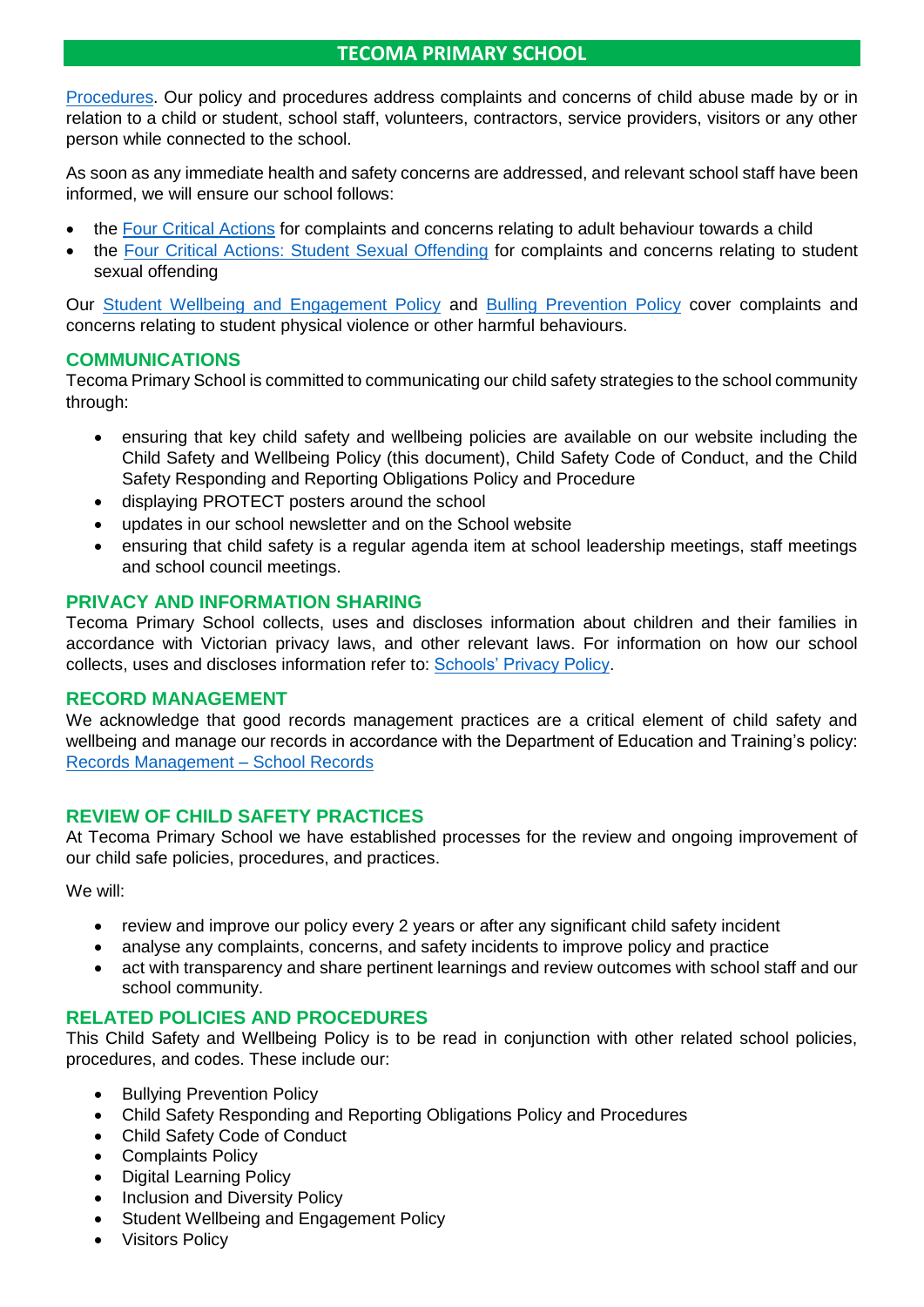• Volunteers Policy

# **Related Department of Education and Training policies**

- [Bullying Prevention and Response Policy](https://www2.education.vic.gov.au/pal/bullying-prevention-response/policy)
- [Child and Family Violence Information Sharing Schemes](https://www2.education.vic.gov.au/pal/information-sharing-schemes/policy)
- **[Complaints Policy](https://www2.education.vic.gov.au/pal/complaints/policy)**
- [Contractor OHS Management Policy](https://www2.education.vic.gov.au/pal/contractor-ohs-management/policy)
- [Digital Learning in Schools Policy](https://www2.education.vic.gov.au/pal/digital-learning/policy)
- [Family Violence Support](https://www2.education.vic.gov.au/pal/family-violence-support/policy)
- [Protecting Children: Reporting Obligations Policy](https://www2.education.vic.gov.au/pal/protecting-children/policy)
- [Policy and Guidelines for Recruitment in Schools](https://www2.education.vic.gov.au/pal/recruitment-schools/policy-and-guidelines)
- [Reportable Conduct Policy](https://www2.education.vic.gov.au/pal/reportable-conduct-scheme/policy)
- **[Student Wellbeing and Engagement Policy](https://www2.education.vic.gov.au/pal/student-engagement/policy)**
- [Supervision of Students Policy](https://www2.education.vic.gov.au/pal/supervision-students/policy)
- [Visitors in Schools Policy](https://www2.education.vic.gov.au/pal/visitors/policy)
- [Volunteers in Schools Policy](https://www2.education.vic.gov.au/pal/volunteers/policy)
- [Working with Children and other Suitability Checks for School Volunteers and Visitors](https://www2.education.vic.gov.au/pal/suitability-checks/policy)

# **Other related documents**

- [Identifying and Responding to All Forms of Abuse in Victorian Schools](https://www.education.vic.gov.au/Documents/about/programs/health/protect/ChildSafeStandard5_SchoolsGuide.pdf)
- [Four Critical Actions for Schools](https://www.education.vic.gov.au/Documents/about/programs/health/protect/FourCriticalActions_ChildAbuse.pdf)
- [Identifying and Responding to Student Sexual Offending](https://www.education.vic.gov.au/Documents/about/programs/health/protect/SSO_Policy.pdf)
- [Four Critical Actions for Schools: Responding to Student Sexual Offending](https://www.education.vic.gov.au/Documents/about/programs/health/protect/FourCriticalActions_SSO.pdf)
- [Recording your actions: Responding to suspected child abuse –](https://www.education.vic.gov.au/Documents/about/programs/health/protect/PROTECT_Schoolstemplate.pdf) A template for Victorian schools

# **POLICY STATUS AND REVIEW**

The Education Subcommittee, led by the Assistant Principal, is responsible for reviewing and updating the Child Safety and Wellbeing Policy at least every two years. The review will include input from students, parents/carers and the community.

This policy was approved by school council on **14th June, 2022** and is scheduled for review in **June 2024**.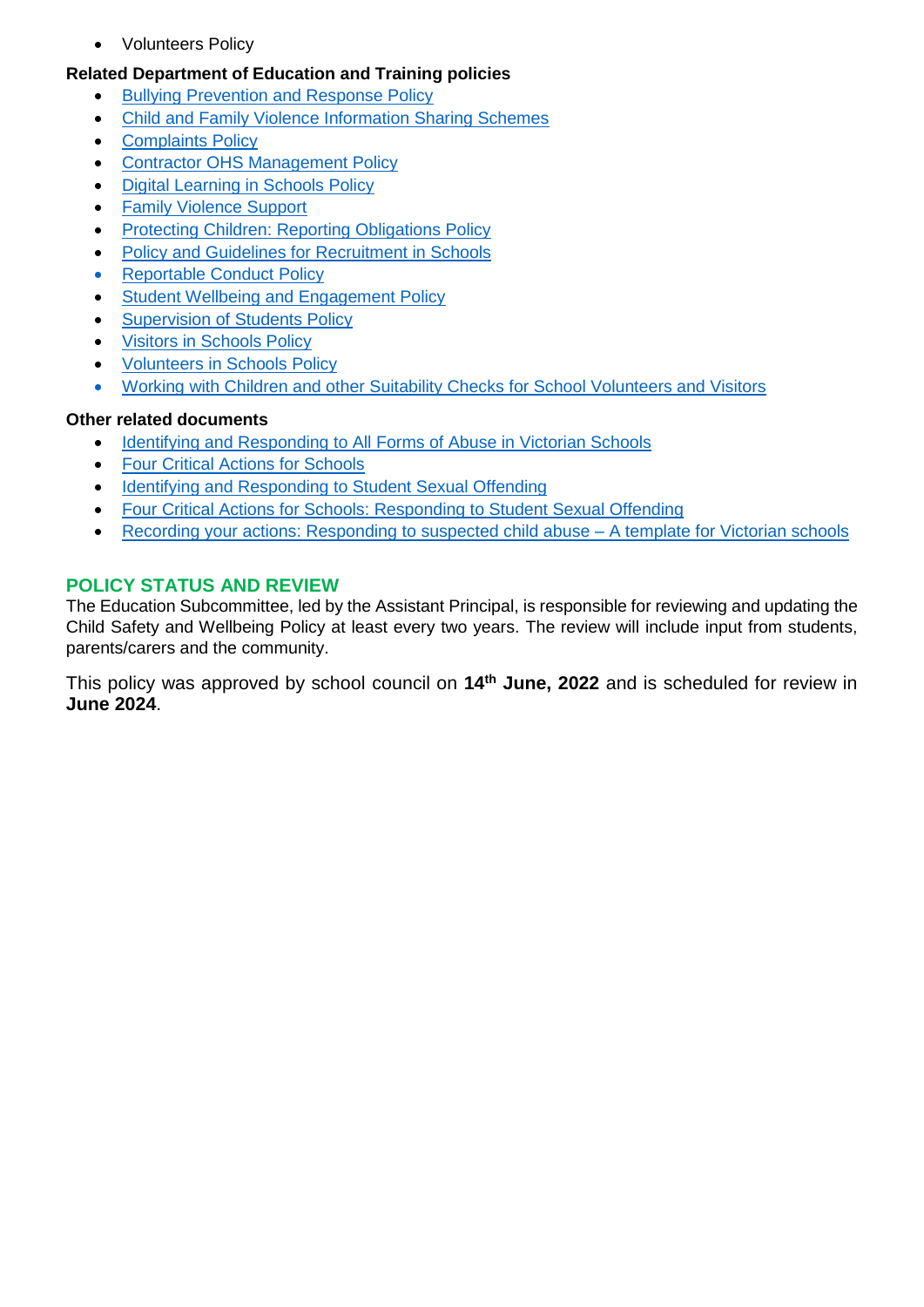# **Tecoma Primary School Child Safety Code of Conduct**

Tecoma Primary School is committed to the safety and wellbeing of children and young people. Our school community recognises the importance of, and a responsibility for, ensuring our school is a safe, supportive and enriching environment which respects and fosters the dignity and self-esteem of children and young people and enables them to thrive in their learning and development. This Code of Conduct aims to protect children and reduce any opportunities for child abuse or harm to occur. It also assists in understanding how to avoid or better manage risky behaviours and situations. It is intended to complement child protection legislation, Department policy, school policies and procedures and professional standards, codes or ethics as these apply to staff and other personnel.

At Tecoma Primary School we have a commitment to **zero tolerance of child abuse**. This is a commitment which is led by our School Council, School Leadership team, all staff and is shared openly and transparently with all members of our school community.

#### **Purpose**

Our Child Safety Code of Conduct sets out the expected behaviour of adults with children and young people in our school.

All Tecoma Primary School staff, volunteers, contractors, service providers, school council members and any other adult involved in child-connected work must follow the Child Safety Code of Conduct.

The Child Safety Code of Conduct applies to all physical and online environments used by students. It also applies during or outside of school hours and in other locations provided by the school for student use (for example, a school camp).

#### **Acceptable behaviours**

As Tecoma Primary School staff, volunteers, contractors, and any other member of our school community involved in child-connected work, we are responsible for supporting and promoting the safety of children by:

- upholding our school's commitment to child safety at all times and adhering to our Child Safety and Wellbeing Policy
- treating students and families in our school community with respect in our school environment and outside our school environment as part of normal social and community activities
- listening and responding to the views and concerns of students, particularly if they disclose that they or another child or student has been abused or are worried about their safety or the safety of another child or student
- promoting the cultural safety, participation and empowerment of Aboriginal students, students with culturally and/or linguistically diverse backgrounds, students with a disability, international students, students who are unable to live at home and lesbian, gay, bisexual, transgender and intersex (LQBTIQ+) students
- ensuring, as far as practicable, that adults are not alone with a student one-to-one interactions between an adult and a student are to be in an open space or in line of sight of another adult.
- reporting any allegations of child abuse or other child safety concerns to the Principal and/or the Assistant Principal/Welfare Coordinator.
- understanding and complying with all reporting and disclosure obligations (including mandatory reporting) in line with our child safety responding and reporting policy and procedures, and the [PROTECT Four Critical Actions.](https://www.education.vic.gov.au/Documents/about/programs/health/protect/FourCriticalActions_ChildAbuse.pdf)
- if child abuse is suspected, ensuring as quickly as possible that the student(s) are safe and protected from harm.

# **Unacceptable behaviours**

As Tecoma Primary School staff, volunteers, contractors and member of our school community involved in child-connected work we must not:

- ignore or disregard any concerns, suspicions or disclosures of child abuse or harm
- develop a relationship with any student that could be seen as favouritism or amount to 'grooming' behaviour (for example, by offering gifts)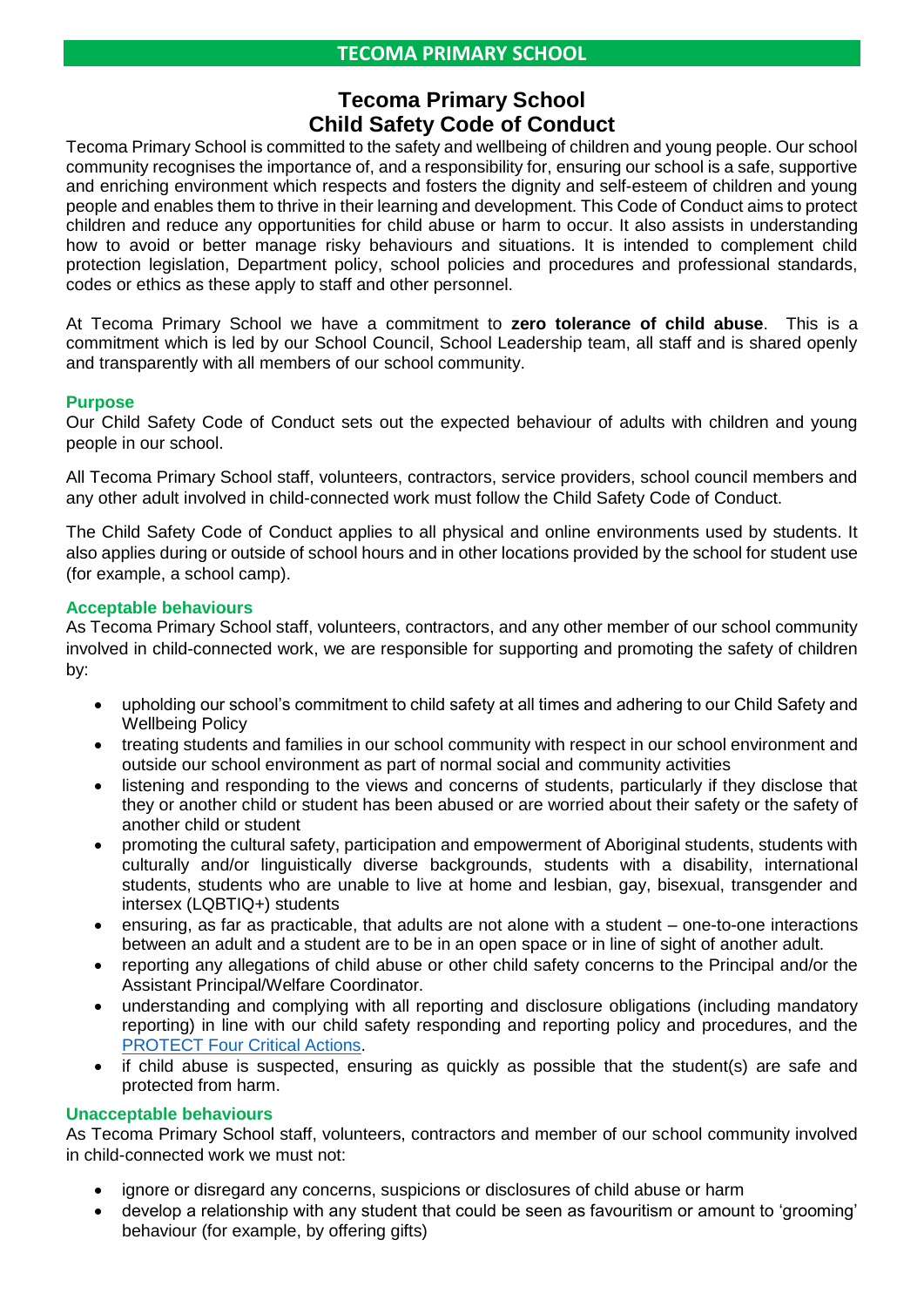- display behaviours or engage with students in ways that are not justified by the educational or professional context
- ignore an adult's overly familiar or inappropriate behaviour towards a student
- discuss intimate topics or use sexualised language, except when needed to deliver the school curriculum or professional guidance
- treat a child or student unfavourably because of their disability, age, gender, race, culture, vulnerability, sexuality or ethnicity
- communicate directly with a student through personal or private contact channels (including by social media, email, instant messaging, texting etc) except where that communication is reasonable in all the circumstances, related to schoolwork or extra-curricular activities or where there is a safety concern or other urgent matter
- photograph or video a child or student in a school environment except in accordance with the [Photographing, Filming and](https://www2.education.vic.gov.au/pal/photographing-students/policy) Recording Students policy or where required for duty of care purposes
- consume alcohol against school policy or take illicit drugs in the school environment or at school events where students are present
- have contact with any student outside of school hours except when needed to deliver the school curriculum or professional guidance and parental permission has been sought.

# **Breaches to the Child Safety Code of Conduct**

All Tecoma Primary School staff, volunteers, contractors and any other member of the school community involved in child-connected work who breach this Child Safety Code of Conduct may be subject to disciplinary procedures in accordance with their employment agreement or relevant industrial instrument, professional code or terms of engagement.

In instances where a reportable allegation has been made, the matter will be managed in accordance with the Department of Education and Training Reportable Conduct Scheme Policy and may be subject to referral to Victoria Police.

All breaches and suspected breaches of the Tecoma Primary School Child Safety Code of Conduct must be reported to the Principal, Rohan Thompson, on 9754 2354.

If the breach or suspected breach relates to the principal, contact the Assistant Principal, Di Double, on 9754 2354.

# **Approval and review**

This policy was approved by school council on **14th June, 2022** and is scheduled for review in **June 2024**.

**Reviewed by:** *Di Double, Rohan Thompson, Stuart McLean, Lisa Dell, Matt Ford, Lisa Hoskins-Faul, Travis Cochrane, Natalie Leys, Hannah Godlevsky, Kelly Sullivan, Sanjay Singh.*

By observing our school's expectations, you acknowledge your responsibility to immediately report any breach of this code to the Principal/Assistant Principal or a member of the leadership team.

I agree to adhere to this Code of Conduct:

Name: ……………………………….............

Signature: ……………………………………

Date: ……………………………………........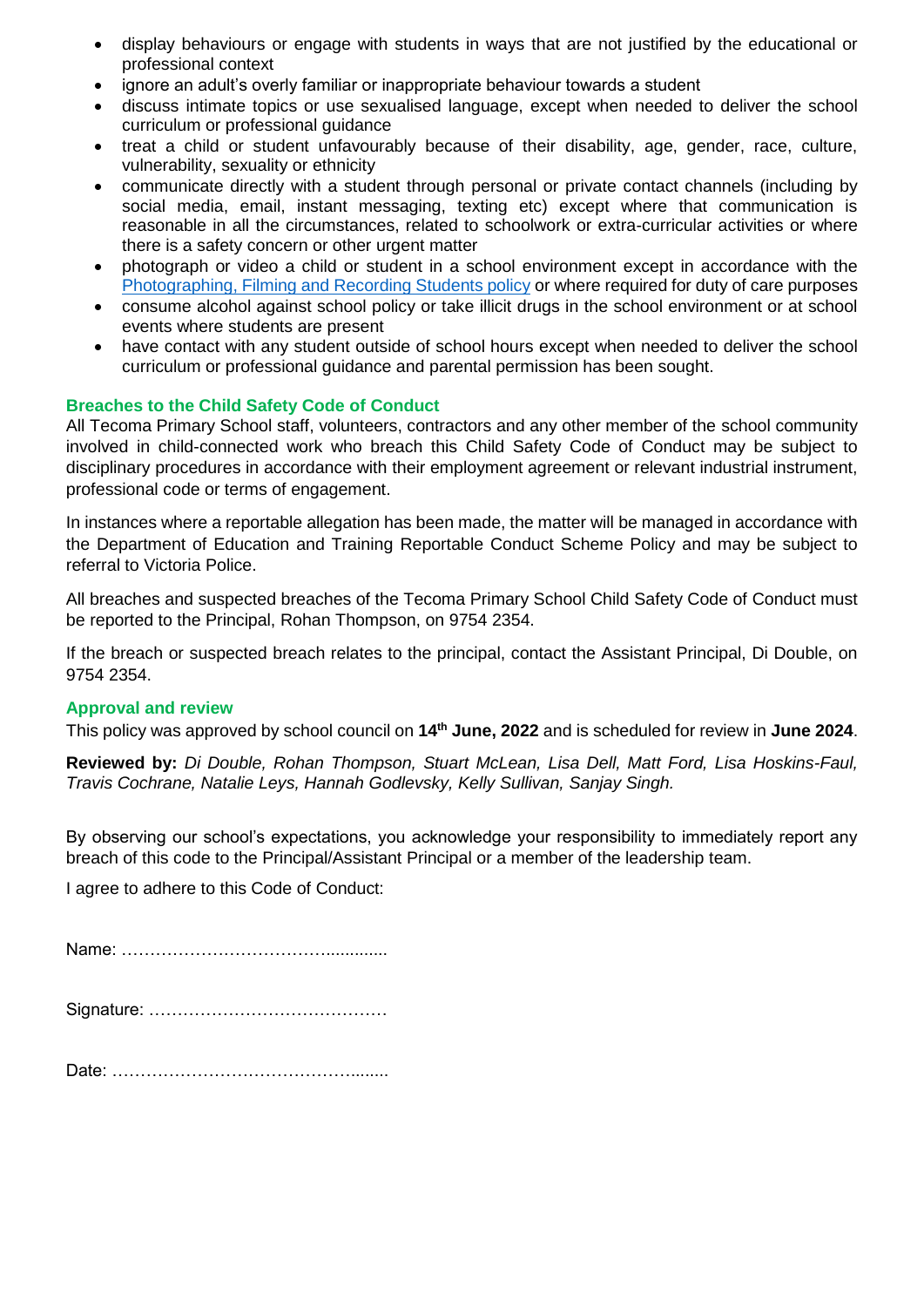# **Responding to an Incident, Disclosure or Suspicion of Child Abuse**

IF YOU ARE MAKING A REPORT TO DHHS CHILD PROTECTION OR VICTORIA POLICE YOU MUST SEEK ADVICE BEFORE CONTACTING PARENTS/CARERS SO AS NOT TO COMPROMISE ANY INVESTIGATION OR PLACE A CHILD AT FURTHER RISK – THIS IS PARTICULARLY CRITICAL IN INSTANCES OF FAMILY VIOLENCE.

#### **STAFF MEMBER LEADING THE RESPONSE** NAME: OCCUPATION: LOCATION (SCHOOL ADDRESS): RELATIONSHIP TO CHILD:**FOUR CRITICAL ACTIONS FOR SCHOOLS** YOU MUST TAKE ACTION As a school staff member, you play a critical role in protecting children in your care. **n** You **must** act if you form a suspicion/<br>masonable belief even if you are unsure<br>and have not disactly observed child<br>abuse (ag, if the victim or another<br>parson tells you about the abuse). **n** it is strongly recommended that you<br>use the Responding to Suspected<br>Child Abuse template to keep clea<br>and comprehensive notes, even if Vou must act, by following the Four<br>Critical Actions, as soon as you witness **Responding to Incidents, Disclosures** Limical Actions, as soon as you withest<br>an incident, receive a disclosure or<br>form a reasonable belief that a child<br>hea, or is at risk of being abused. and Suspicions of Child Abuse ana comprenensee noos, even in<br>vou make a decision not to recort **4** PROVIDING<br>SUPPORT **RESPONDING TO<br>AN EMERGENCY**  $\overline{2}$ 3 CONTACTING **REPORTING TO AUTHORITIES / REFERRING TO SERVICES** Your school must provide support<br>for children impacted by abuse. This<br>should include the development of<br>a student support Plan in consultation<br>with wellbeing professionals.<br>This is an essential part of your<br>duty of care re As soon as immediate health and safety concerns are addressed you must<br>all incidents, suspicions and disclosures of child abuse as soon as possible<br>Failure to report physical and sexual child abuse may amount to a criminal Your principal must consult with DHHS<br>Child Protection or Victoria Police to<br>determine what information can be shared<br>with parents/carers. They may advise: For suspected student sexual assault,<br>please follow the Four Critical<br>Actions: Student Sexual Offending. If there is no risk of immediate<br>harm go to Action 2.  $\overline{\phantom{a}}$ with parents/cances. They may advise.<br>  $\mathbf{m}$  and to contact the parents/cancer (e.g. in circumstances where the parents are alleged to have engaged minor and share a minor and does not wish for their parents contacted. Q: Where does the source of suspected abuse come from? If a child is at immadiate risk of harm<br>you must ensure their safety by: WITHIN THE SCHOOL **WITHIN THE FAMILY<br>OR COMMUNITY OTHER CONCERNS** you meat winning along the string<br>and others level of the string and others level of<br>an administering first aid<br>as caling 000 for ungest medical and/<br>are police assistance to respond to<br>prematiana health or safety concerns Strategies may include development<br>Strategies may include development<br>to wellbeing professionals and supp If you believe that a child is not subject of a<br>busines, but you still hold significant concerns for their wellbeing you must<br>like to their wellbeing you must **VICTORIA POLICE**<br>You must report all instances of **DHHS CHILD PROTECTION**<br>You must report to DHHS Child<br>Protection if a child is considered to be paramtics<br>are to be contacted)  $\begin{tabular}{l} \textbf{to} \textbf{on} \textbf{co} \textbf{on} \textbf{on} \textbf{on} \textbf{on} \textbf{on} \textbf{on} \textbf{on} \textbf{on} \textbf{on} \textbf{on} \textbf{on} \textbf{on} \textbf{on} \textbf{on} \textbf{on} \textbf{on} \textbf{on} \textbf{on} \textbf{on} \textbf{on} \textbf{on} \textbf{on} \textbf{on} \textbf{on} \textbf{on} \textbf{on} \textbf{on} \$ You **must** report all instances of<br>suspected child abuse involving a<br>school staff member, contractor,<br>volunteer or visitor to Victoria Police. concerns for that invelloring you must<br>assign a state in the space of the state of the state of the state of<br>a construction of the state of the state of the state of the construction<br>of the constrained of the state of the You must follow the Four Critical Action<br>every time you become aware of a furt<br>instance or risk of abuse. This includes<br>reporting new information to authoritie Procedure a most of protection from child abuse<br>
■ it risk of being harmed (or has been<br>
■ it risk of being harmed (or has been<br>
harmed) and the harm has had, or is<br>
thid's safety, a sensus impact on the<br>
child's safety, inmediate nearth or service concern<br>is identifying a contact person at the<br>school for future laison with Police You must also report internally to: GOVERNMENT SCHOOLS Where necessary you may also need to<br>maintain the integrity of the potential **VICTORIA POLICE**<br>You **must also** report all instances of<br>suspected sexual abuse (including<br>grooming) to Victoria Police. Employee Conduct Bran<br>| DET Incident Support a CONTACT Operations Centre.<br>CATHOLIC SCHOOLS You must also report internally t DHHS CHILD PROTECTION **VICTORIA POLICE INDEPENDENT SCHOOLS**  $5000$ VICTORIA **GOVERNMENT SCHOOLS INDEPENDENT SCHOOLS** *REA<br>iorth Division <b>1300 664 977<br>outh Division 1300 665 795<br>aat Division 1300 360 391<br>Vast Division (Rural) 1800 075 599* (03) 9825 7200 (03) 9828 720 0<br>The LIDOWOUT has service directory,<br>infraerable, and evidence galaxies to help you respond to family<br>guidance to help you respond to family<br>violence withing has responded to the family violence victimar<br>har School precipal and/or leadership tear<br>CET Incident Support and Operations DET INCIDENT SUPPORT<br>AND OPERATIONS CENTRE<br>1800 126 126 **E** School principal and/or<br>achool chairparson<br>**E** Commission for Children and<br>Young People on **1300 782 978**. East Division Centre<br>CATHOLIC SCHOOLS West Division (Metro) 1300 664 977 INCIDENT MANAGEMENT<br>AND SUPPORT UNIT<br>1800 126 126 **AFTER HOURS** All allegations of 'reportable<br>conduct' must be reported<br>as soon as possible to: Ar rex HOUna<br>Afterhours, weekends, public<br>holidays **13 12 76**. **INDEPENDENT SCHOOLS**<br> **■** School principal and/or chargers  $\bullet$ EMPLOYEE CONDUCT GOVERNMENT SCHOOLS  $\bullet$ CHILD FIRST BRANCH<br>(03) 9637 2595 https://sarvicus.dhhs.vic.gov.su/<br>referral-and-support-teams CATHOLIC SCHOOLS DIOCESAN OFFICE **ORANGE DOOR** Melbourne (03) 9267 0228<br>Ilaliaret (03) 9267 0228<br>Salo (03) 5622 6600<br>Sandhurst (03) 5443 2377 au/familyviolence/ https://www.vic.eov.a **INDEPENDENT SCHOOLS** Commission for Children and<br>Young Pacple on 1300 782 978. M **PROTECT VERGATION WORK | SOFTLEW COCULTY** α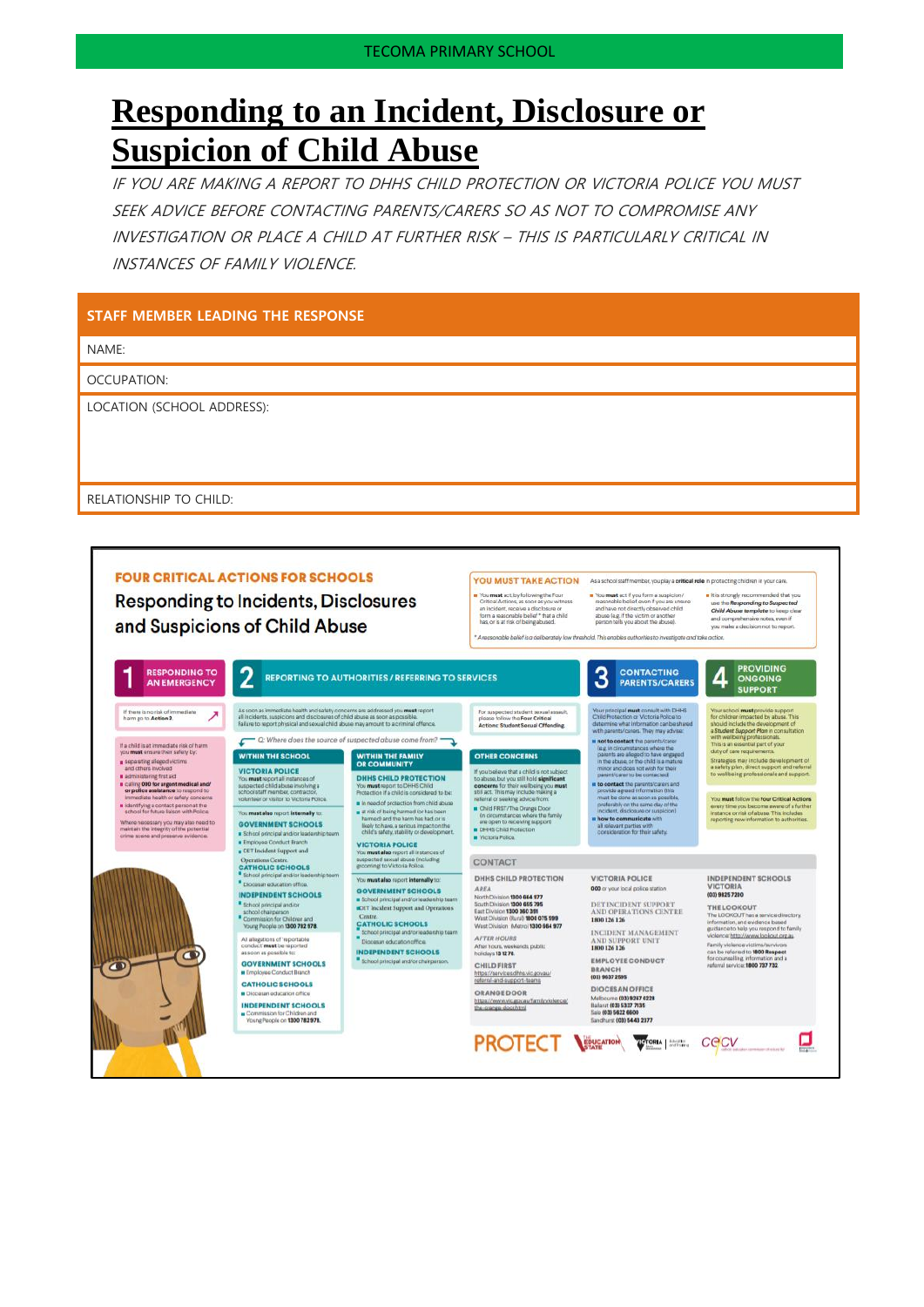#### Critical action 1: immediate response to an incident

**If anyone is in immediate danger school staff should report immediately to Victoria Police on 000.** 

See Action 1 of **Four Critical Actions For Schools: Responding to Incidents, Disclosures and Suspicions of Child Abuse**.

| <b>RESPONDING TO AN EMERGENCY</b>                                                                  |
|----------------------------------------------------------------------------------------------------|
| DID THE CHILD REQUIRE FIRST AID? PROVIDE DETAILS IF 'YES'.                                         |
|                                                                                                    |
| WHO ADMINISTERED THIS? (NAME AND TITLE)                                                            |
|                                                                                                    |
| DID THE CHILD REQUIRE FURTHER IMMEDIATE MEDICAL ASSISTANCE?                                        |
|                                                                                                    |
| <b>CURRENT LOCATION AND SAFETY STATUS:</b>                                                         |
| E.G. ARE ALL IMPACTED STUDENTS SAFE AND NOT IN ANY IMMEDIATE DANGER?                               |
| IF A CHILD IS IN IMMEDIATE DANGER SCHOOL STAFF SHOULD REPORT IMMEDIATELY TO VICTORIA POLICE ON 000 |
|                                                                                                    |
|                                                                                                    |

#### *Child's information*

| <b>PERSONAL DETAILS</b>                         |                |  |
|-------------------------------------------------|----------------|--|
| NAME:                                           | <b>GENDER:</b> |  |
| YEAR LEVEL/CLASS:                               | DATE OF BIRTH: |  |
| RESIDENTIAL ADDRESS:                            |                |  |
| PARENT/CARER NAME/S:                            |                |  |
| PARENT/CARER CONTACT:                           |                |  |
| LANGUAGE(S) SPOKEN BY CHILD:                    |                |  |
| DISABILITIES, MENTAL OR PHYSICAL HEALTH ISSUES: |                |  |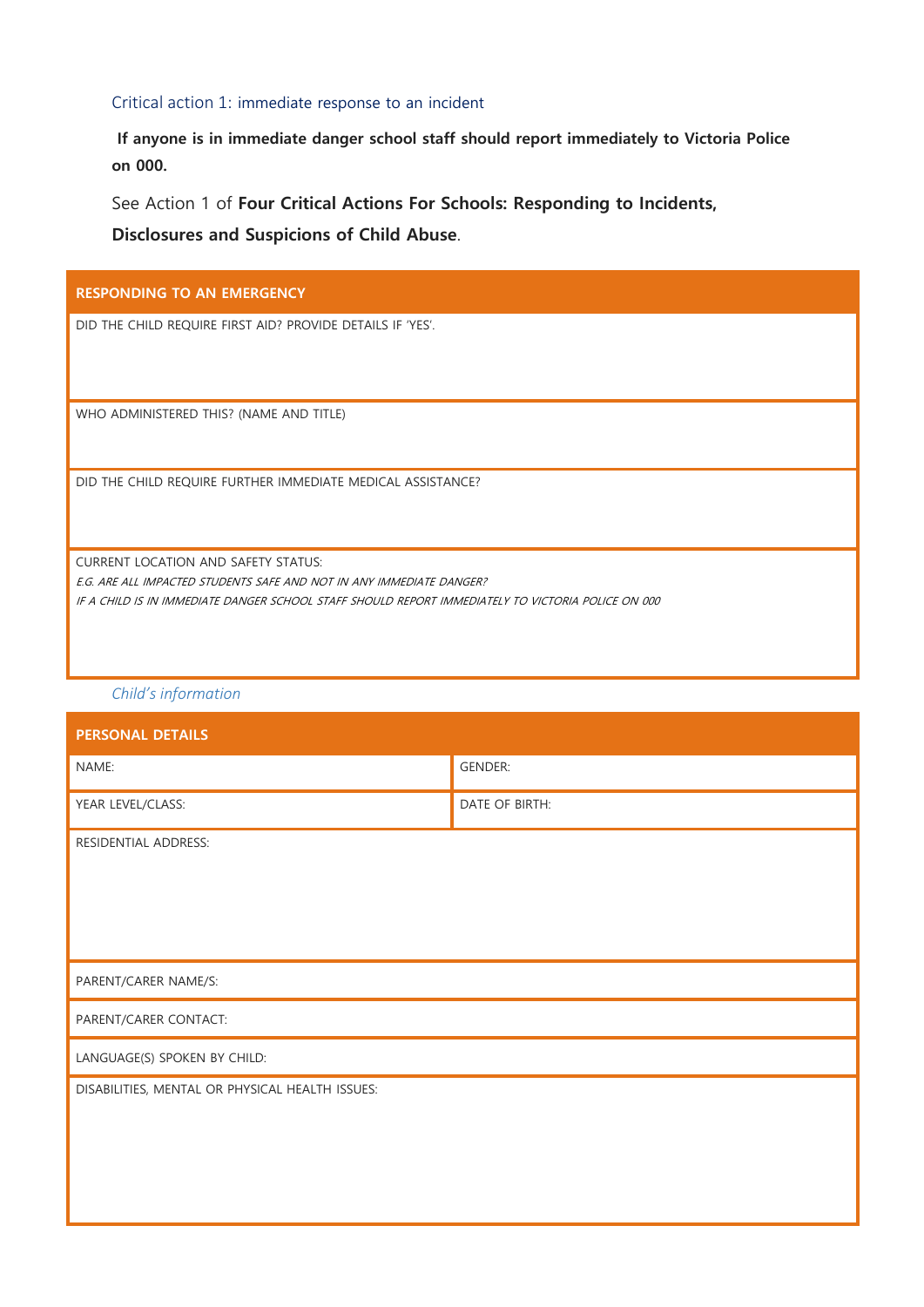#### **CHILD'S BACKGROUND**

#### CULTURAL STATUS AND RELIGIOUS BACKGROUND

IF THE CHILD IS OF ABORIGINAL OR TORRES STRAIT ISLANDER BACKGROUND, GOVERNMENT SCHOOLS MUST CONTACT THEIR KOORIE ENGAGEMENT SUPPORT OFFICER, AND CATHOLIC SCHOOLS MUST CONTACT THE DIOCESAN EDUCATION OFFICE TO ARRANGE CULTURALLY APPROPRIATE SUPPORT. IF THE CHILD IS AN INTERNATIONAL STUDENT YOU MUST NOTIFY THE INTERNATIONAL EDUCATION DIVISION ON (03) 9637 2990

ANY KNOWN PREVIOUS HISTORY OF SUSPECTED ABUSE (INCLUDING EXPOSURE TO FAMILY VIOLENCE) PRIOR TO THIS INCIDENT, DISCLOSURE OR SUSPICION OR INVOLVEMENT WITH AGENCIES:

#### **FAMILY BACKGROUND**

FAMILY COMPOSITION (IF KNOWN): LIST PARENTING OR CARE ARRANGEMENTS AND SIBLING NAMES AND AGES

ANY OTHER PEOPLE LIVING WITH THE CHILD (IF KNOWN):

#### **FAMILY BACKGROUND**

DISABILITY, MENTAL OR PHYSICAL HEALTH ISSUES IN FAMILY (IF KNOWN):

LIKELY REACTION TO A REPORT BEING MADE (IF KNOWN):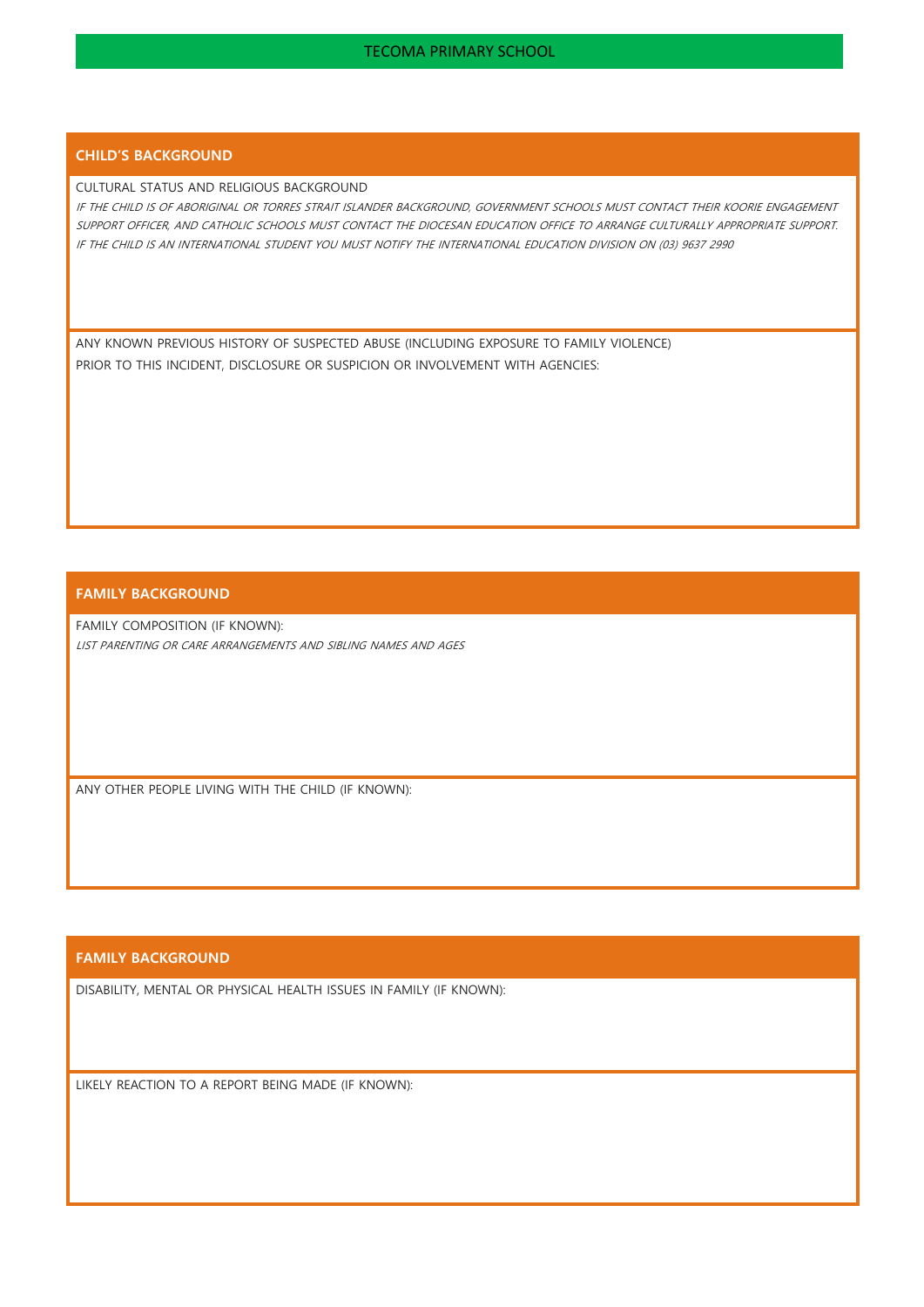| GROUNDS FOR YOUR BELIEF THAT A CHILD HAS BEEN, OR IS AT RISK OF ABUSE                                                                                                                                                                                                                                                                                                                                                                          |
|------------------------------------------------------------------------------------------------------------------------------------------------------------------------------------------------------------------------------------------------------------------------------------------------------------------------------------------------------------------------------------------------------------------------------------------------|
| INDICATORS OR INSTANCES WHICH LED YOU TO BELIEVE A CHILD/CHILDREN ARE SUBJECT TO CHILD ABUSE, OR AT RISK OF ABUSE<br>INCLUDING EXPOSURE TO FAMILY VIOLENCE:<br>DETAIL ANY DISCLOSURES OR INCIDENTS OR SUSPICIONS (INCLUDING NAMES, TIMES AND DATES DOCUMENTING A CHILD'S EXACT WORDS AS FAR AS<br>POSSIBLE). INCLUDE SPECIFIC DETAIL HERE ON WHAT LED YOU TO FORM A REASONABLE BELIEF THAT A CHILD HAS BEEN, OR IS AT RISK OF BEING<br>ABUSED. |
| ANY PHYSICAL INDICATORS OF ABUSE:                                                                                                                                                                                                                                                                                                                                                                                                              |
| ANY BEHAVIOURAL INDICATORS OF ABUSE:                                                                                                                                                                                                                                                                                                                                                                                                           |
| ANY PATTERNS OF BEHAVIOUR OR PRIOR CONCERNS LEADING UP TO AN INCIDENT, DISCLOSURE OR SUSPICION:                                                                                                                                                                                                                                                                                                                                                |

#### **DETAILS OF PERSONS ALLEGED TO HAVE COMMITTED THE ABUSE (IF KNOWN)**

NAME:

GENDER GENER DATE OF BIRTH:

RELATIONSHIP TO CHILD:

NOTING IF THEY ARE WITHIN THE SCHOOL OR WITHIN THE FAMILY AND COMMUNITY (THIS WILL IMPACT ON WHO YOU REPORT TO)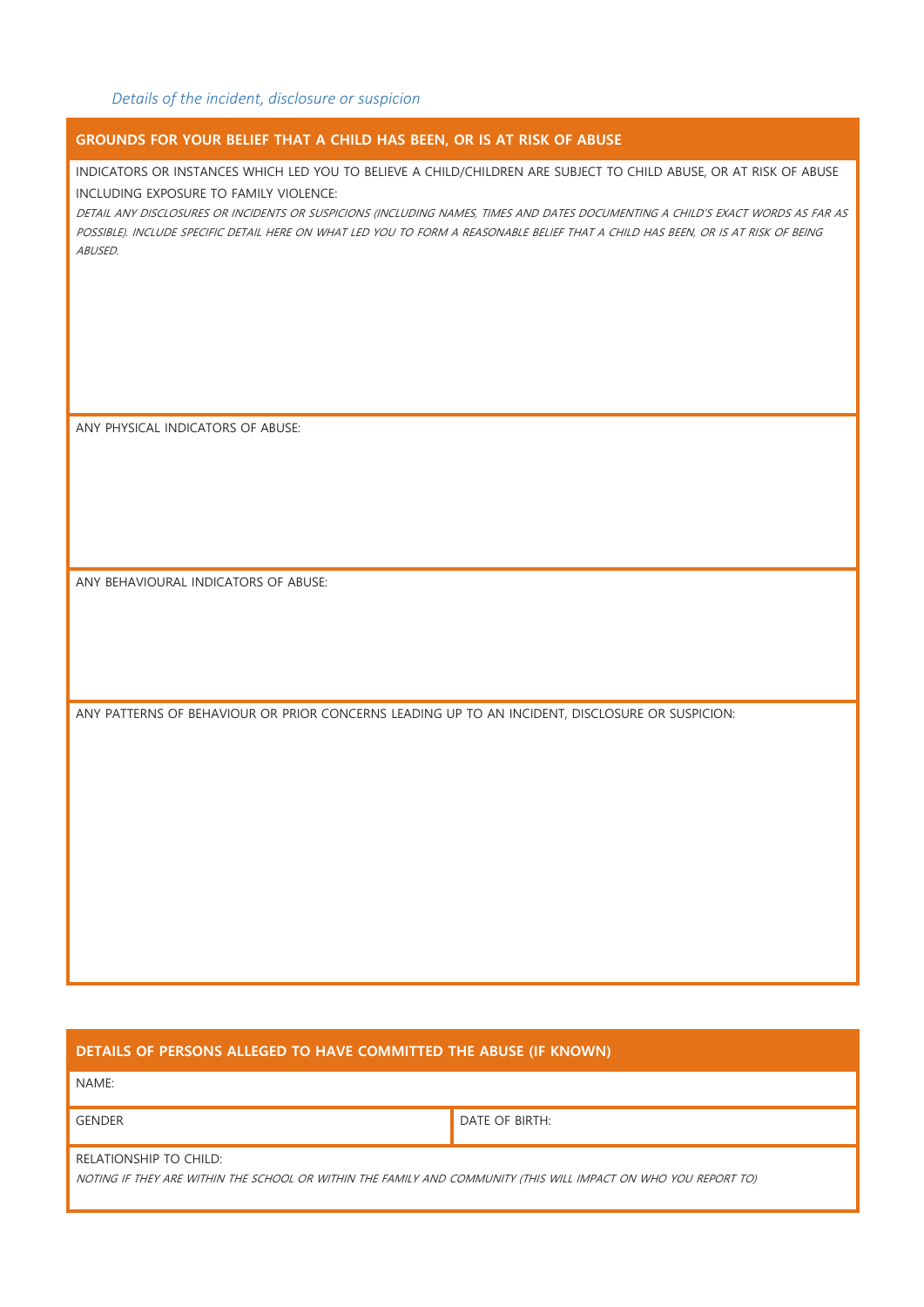| ADDRE: |  |
|--------|--|
|--------|--|

CONTACT DETAILS:

#### Critical action 2: reporting

See Action 2 of **Four Critical Actions for Schools: Responding to Incidents, Disclosures and Suspicions of Child Abuse**

#### **REPORTING TO AUTHORITIES**

TICK THE AUTHORITIES YOU HAVE REPORTED TO:

- VICTORIA POLICE
- D DHHS CHILD PROTECTION
- CHILD FIRST
- DECISION NOT TO REPORT

IF YOU'VE DECIDED NOT TO REPORT, LIST YOUR REASONS HERE. ALSO INCLUDE ANY FOLLOW-UP ACTIONS UNDERTAKEN BY YOU BELOW:

PROVIDE DETAILS OF YOUR DISCUSSIONS WITH ANY OF THE ABOVE AUTHORITIES:

| DATE:                     | TIME: |  |  |
|---------------------------|-------|--|--|
| <b>AUTHORITY:</b>         |       |  |  |
|                           |       |  |  |
| OUTCOMES FROM THE REPORT: |       |  |  |
|                           |       |  |  |
|                           |       |  |  |
|                           |       |  |  |
|                           |       |  |  |
|                           |       |  |  |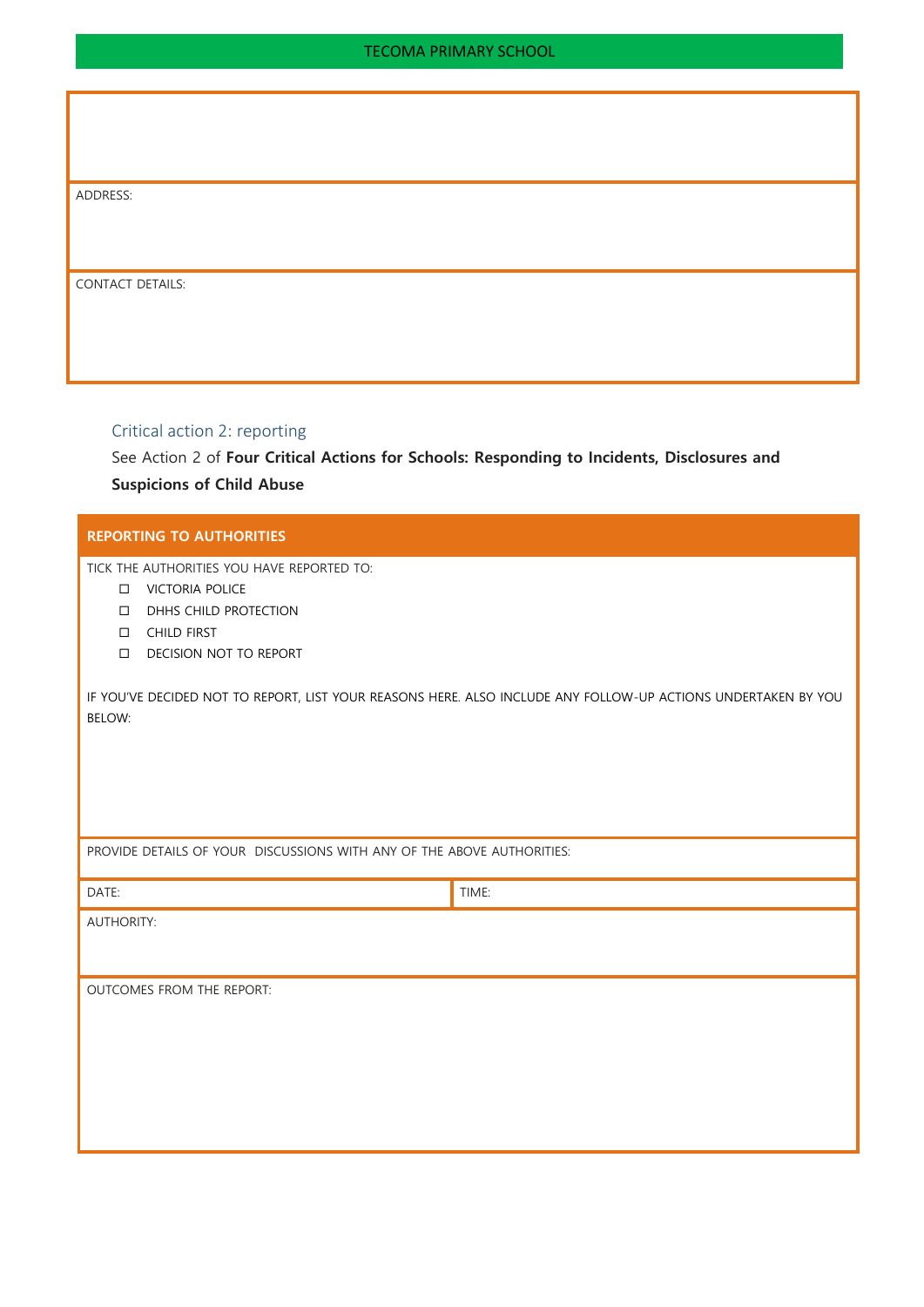| <b>REPORTING INTERNALLY</b>                                                                                                                                                                                                                                                    |       |  |
|--------------------------------------------------------------------------------------------------------------------------------------------------------------------------------------------------------------------------------------------------------------------------------|-------|--|
| PROVIDE DETAILS OF YOUR DISCUSSION WITH SCHOOL LEADERSHIP                                                                                                                                                                                                                      |       |  |
| TIME:                                                                                                                                                                                                                                                                          | DATE: |  |
| NAMES:                                                                                                                                                                                                                                                                         |       |  |
|                                                                                                                                                                                                                                                                                |       |  |
| DISCUSSION OUTCOMES:                                                                                                                                                                                                                                                           |       |  |
|                                                                                                                                                                                                                                                                                |       |  |
|                                                                                                                                                                                                                                                                                |       |  |
|                                                                                                                                                                                                                                                                                |       |  |
|                                                                                                                                                                                                                                                                                |       |  |
|                                                                                                                                                                                                                                                                                |       |  |
| PROVIDE DETAILS OF YOUR INTERNAL DISCUSSIONS TO EITHER OF THE FOLLOWING:<br>GOVERNMENT SCHOOL STAFF MUST REPORT TO SECURITY SERVICES UNIT AND ALSO TO THE EMPLOYEE CONDUCT BRANCH IF THE INCIDENT,<br>DISCLOSURE OR SUSPICION INVOLVES A STAFF MEMBER, CONTRACTOR OR VOLUNTEER |       |  |
| <b>CATHOLIC SCHOOL STAFF MUST REPORT TO THEIR CATHOLIC DIOCESAN EDUCATION OFFICE</b>                                                                                                                                                                                           |       |  |
| TIME:<br>NAMES:                                                                                                                                                                                                                                                                | DATE: |  |
|                                                                                                                                                                                                                                                                                |       |  |
|                                                                                                                                                                                                                                                                                |       |  |
| DISCUSSION OUTCOMES:                                                                                                                                                                                                                                                           |       |  |
|                                                                                                                                                                                                                                                                                |       |  |
|                                                                                                                                                                                                                                                                                |       |  |
|                                                                                                                                                                                                                                                                                |       |  |
|                                                                                                                                                                                                                                                                                |       |  |
|                                                                                                                                                                                                                                                                                |       |  |

#### Critical action 3: contacting parents/carers

See Action 3 of **Four Critical Actions For Schools: Responding to Incidents, Disclosures and Suspicions of Child Abuse**

#### **ACTIONS TAKEN**

# **PROVIDE DETAILS OF YOUR DISCUSSION WITH PARENTS/CARERS (IF APPROPRIATE):**

SCHOOL STAFF MUST CONSULT WITH VICTORIA POLICE AND/OR DHHS CHILD PROTECTION TO DETERMINE IF IT IS APPROPRIATE TO CONTACT PARENTS, IF IT IS, PARENTS MUST BE CONTACTED AS SOON AS POSSIBLE (PREFERABLY ON THE SAME DAY OF THE INCIDENT, DISCLOSURE OR SUSPICION). THIS IS PARTICULARLY CRITICAL IN INSTANCES OF SUSPECTED FAMILY VIOLENCE.

HAVE YOU SOUGHT ADVICE FROM DHHS CHILD PROTECTION OR VICTORIA POLICE?

- $\square$  NO
- YES

IS IT APPROPRIATE TO CONTACT PARENT/CARER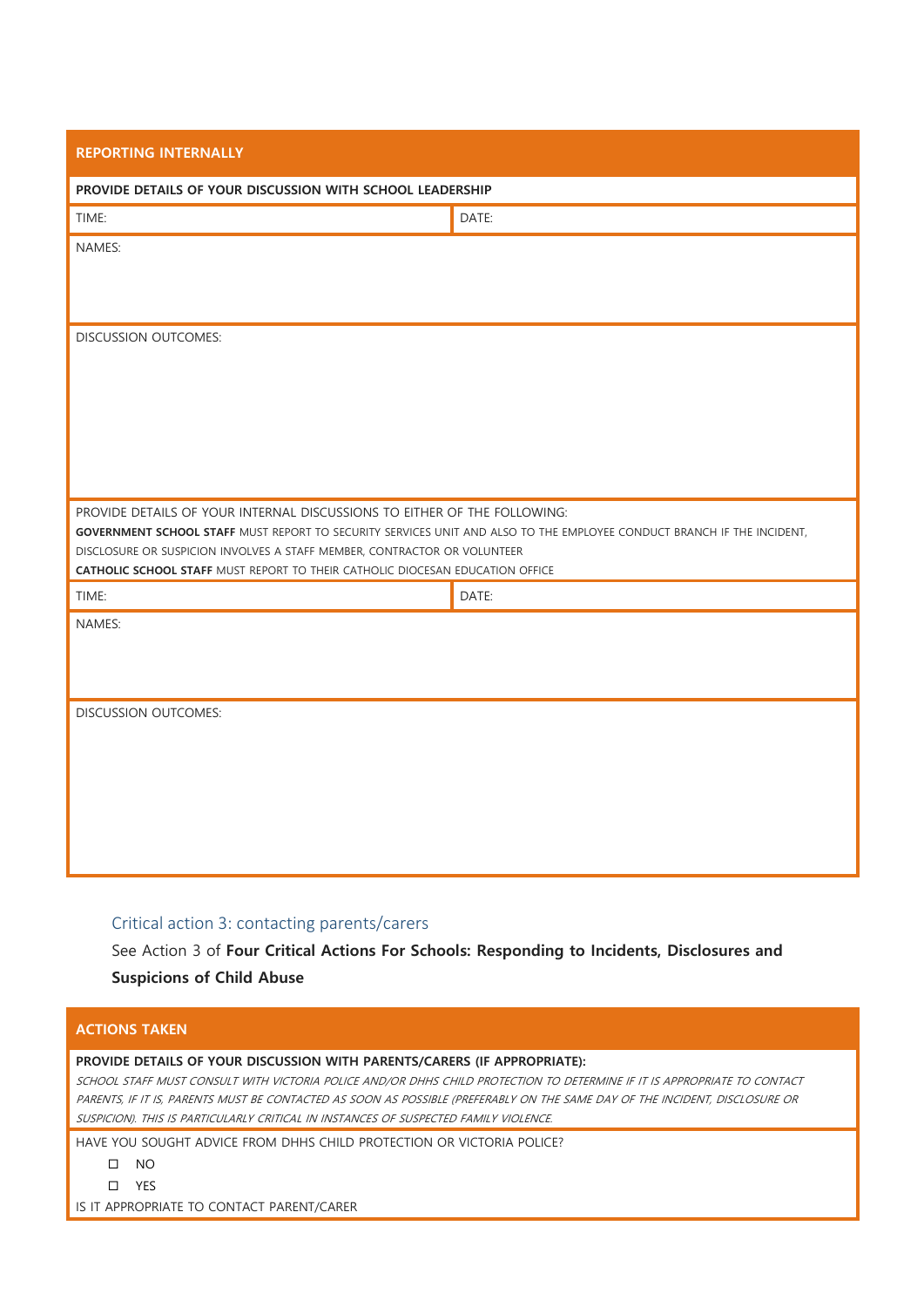$\hfill \Box$  NO

YES

LIST REASONS IF IT IS NOT APPROPRIATE TO CONTACT PARENT/CARER:

IF CONTACTING PARENT/CARER, PROVIDE THE FOLLOWING DETAILS:

NAME OF STAFF MEMBER MAKING THE CALL:

NAME OF PARENT/CARER RECEIVING THE CALL:

DISCUSSION OUTCOMES:

#### CRITICAL ACTION 4: PROVIDING ONGOING SUPPORT

See Action 4 of **Four Critical Actions For Schools: Responding to Incidents, Disclosures and Suspicions of Child Abuse**

#### **PLANNED ACTIONS**

INCLUDE DETAIL OF WHAT FOLLOW-UP ACTIONS HAVE OCCURRED TO SUPPORT THE STUDENT (FOR EXAMPLE, REFERRAL TO WELLBEING PROFESSIONALS AND OTHER SPECIALISED SERVICES, THE CONVENING OF A STUDENT SUPPORT GROUP AND DEVELOPMENT OF SUPPORT PLANS):

FOLLOW UP ACTIONS

JUNIOR S

SUPPORT:

REFERRALS(S):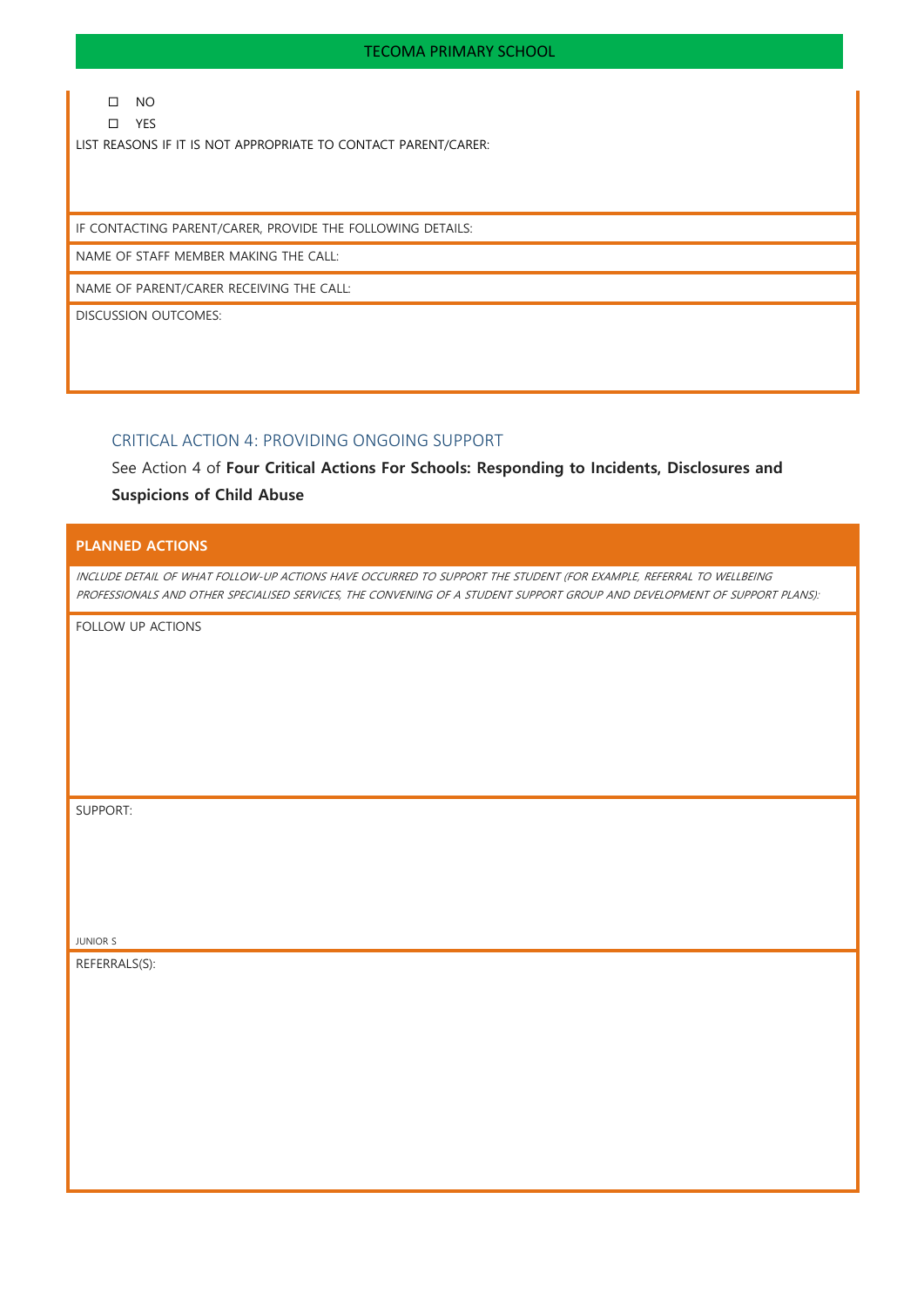# **PROCESS OF REVIEW**

COMPLETE THIS SECTION BETWEEN 4-6 WEEKS AFTER AN INCIDENT, SUSPICION OR DISCLOSURE OF ABUSE IN CONJUNCTION WITH YOUR SCHOOL LEADERSHIP TEAM. THIS WILL SUPPORT YOU AND YOUR SCHOOL TO CONTINUE TO PROTECT CHILDREN IN YOUR CARE AND TO REFLECT ON YOUR PROCESSES AND THE NEED FOR ANY FOLLOW- UP ACTIONS.

# SAFETY AND WELLBEING

**CURRENT SAFETY AND WELLBEING OF THE CHILD** 

IS THE CHILD SAFE FROM ABUSE AND HARM – INCLUDING EXPOSURE TO FAMILY VIOLENCE?

 $\square$  NO

YES

IF NOT, CONSIDER THE NEED TO MAKE A FURTHER REPORT

DOES THE CHILD HAVE ANY WELLBEING ISSUES THAT ARE NOT CURRENTLY BEING ADDRESSED?

 $\square$  NO

YES

IF SO, CONSIDER HOW THESE CAN BE ADDRESSED AND CAPTURED WITHIN A STUDENT SUPPORT PLAN

#### **CURRENT WELLBEING OF OTHER CHILDREN WHO MAY BE IMPACTED BY THE ABUSE**

ARE THERE ANY OTHER CHILDREN WHO MAY BE IMPACTED BY THE ABUSE?

 $\square$  NO

YES

IF SO, HAVE THEIR WELLBEING NEEDS BEEN MET?

 $\Box$  NO

YES

IF SO, CONSIDER HOW THESE CAN BE ADDRESSED AND CAPTURED WITHIN A STUDENT SUPPORT PLAN

#### **CURRENT WELLBEING OF IMPACTED STAFF MEMBERS**

DOES THE STAFF MEMBER WHO MADE THE REPORT/ WITNESSED THE INCIDENT, FORMED A SUSPICION OR RECEIVED A DISCLOSURE REQUIRE ANY SUPPORT?

 $\Box$  NO

YES

IF SO, HAS THIS BEEN RECEIVED?

 $\square$  NO

YES